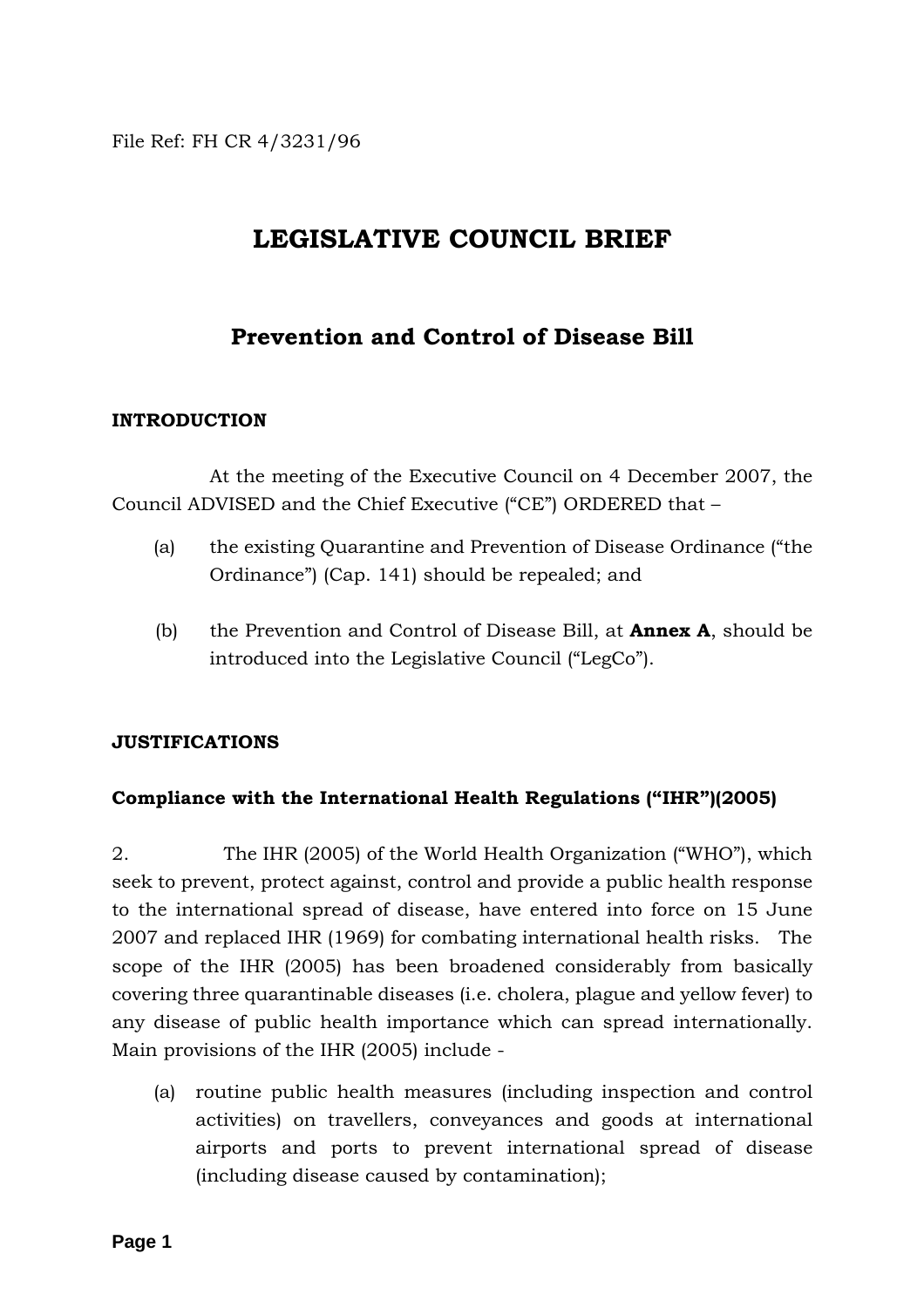- (b) a requirement for States Parties to notify the WHO of all events that may constitute a public health emergency of international concern<sup>1</sup>;
- (c) requirements on the core capacity for surveillance, report and response to public health events; and
- (d) procedures for the WHO to make recommendations on areas affected by public health threats, to prevent international spread of disease (including disease caused by contamination).

3. The IHR (2005) are a set of legally binding regulations for WHO States Parties (China is one of them), providing for a global response to public health threats. States Parties to the Regulations have up to five years to assess and develop their core capacities for surveillance of and prompt and effective response to public health risks and public health emergencies of international concern. They have been extended to Hong Kong pursuant to Article 153 of the Basic Law. While Hong Kong should be able to meet the basic requirements of the IHR (2005) during peacetime by exercising its existing powers under the Ordinance, supplemented by administrative measures, we need to update our legal framework to strengthen the monitoring of and to impose control measures on cross-boundary conveyances, points of entry (including the airport and ports) and travellers to ensure our ability to comply with IHR (2005), especially during disease outbreaks.

4. To prevent cross-boundary spread of diseases, it is necessary to establish robust routine preventive measures to ensure, as far as possible, that the points of entry, cross-boundary conveyances, travellers, goods and other things passing into or out of Hong Kong are free from infection or contamination. Moreover, effective disease surveillance systems should be established to ensure timely detection of diseases and contamination at the boundary control points. To these ends, we *propose* that a health officer ("HO")<sup>2</sup> has the powers to  $-$ 

 $\overline{a}$ 

 $1$  According to the IHR (2005), a public health emergency of international concern refers to an extraordinary public health event which is determined: (a) to constitute a public health risk to other States through the international spread of disease; and (b) to potentially require a coordinated international response.

<sup>&</sup>lt;sup>2</sup> "Health officer" refers to the Director of Health; Deputy Director of Health; Controller,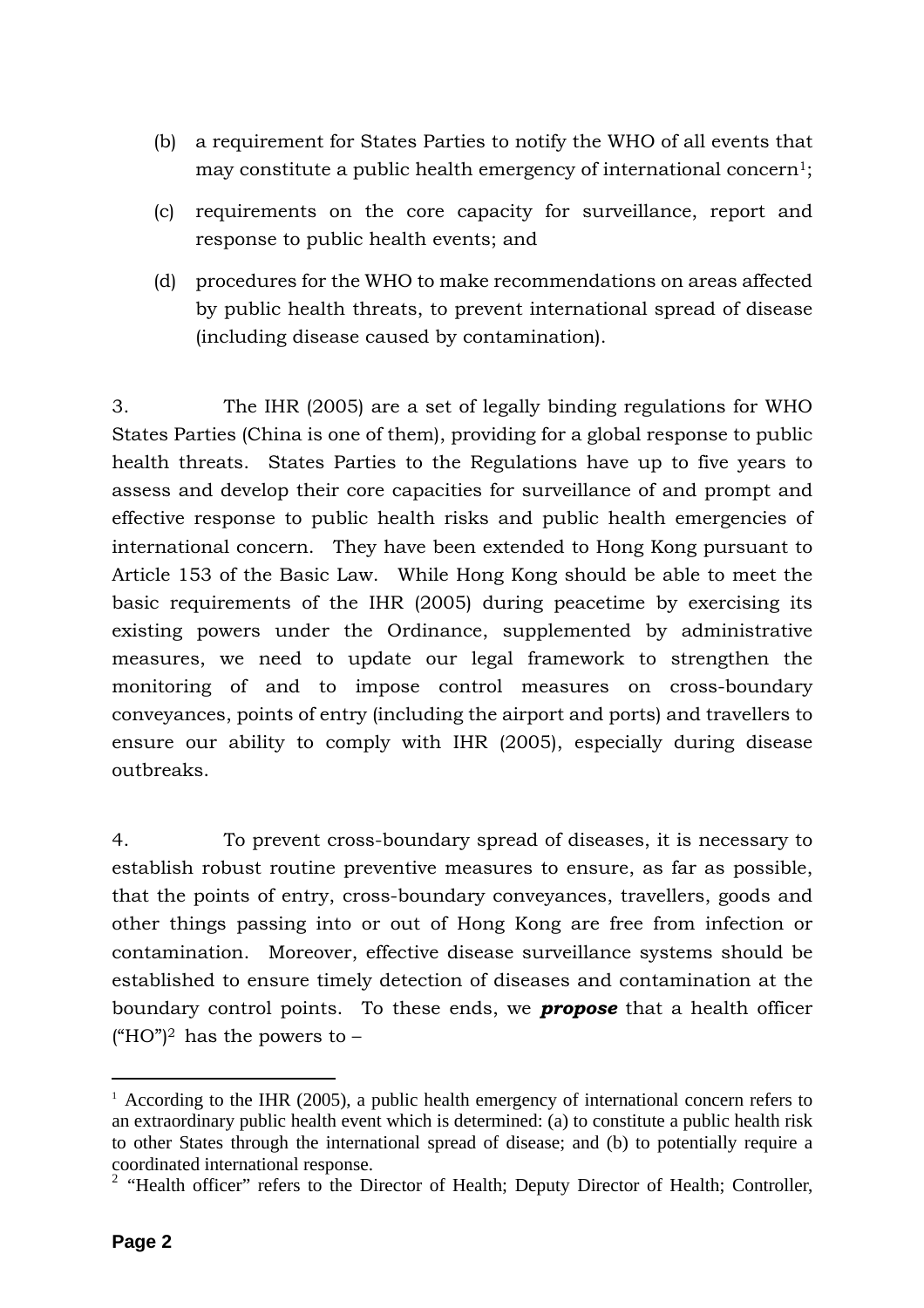- (a) require operators to take reasonable steps to ensure that points of entry and cross-boundary conveyances are kept in sanitary condition, and where necessary, to require measures to be implemented, including but not limiting to disinfection, disinsection, and deratting for the prevention and control of spread of infectious diseases into or out of Hong Kong;
- (b) require provision of relevant information by operators concerning cases of infectious disease, or sources of infectious disease or contamination on board a cross-boundary conveyance or at a point of entry; and
- (c) inspect points of entry and cross-boundary conveyances and to order their cleansing, disinfection, etc. and to inspect and issue relevant certificates, such as the Ship Sanitation Control Exemption Certificate, in compliance with the IHR (2005).

5. When there is an outbreak in Hong Kong or elsewhere, or when there is an imminent threat of such an outbreak, we will need to implement control measures in a timely manner to prevent any cross-boundary spread of disease. Legal powers are also needed to implement recommendations on response measures which may be issued by the WHO from time to time, having regard to the disease outbreak situation in a particular area. For these purposes, we *propose* –

- (a) with respect to travellers
	- (i) to empower a HO to require travellers to produce relevant health declarations, and, having regard to the circumstances and the recommendations of the WHO, to require proof of vaccination or prophylaxis;
	- (ii) to empower a HO to require medical surveillance, to conduct necessary medical examination or tests on travellers or to order isolation or quarantine of any traveller who is or is likely to be a contact or infected person;
	- (iii) to empower a HO to prohibit a contact of or a person infected

 $\overline{a}$ 

Centre for Health Protection of the Department of Health; or a medical practitioner appointed by the Director of Health as a health officer or port health officer.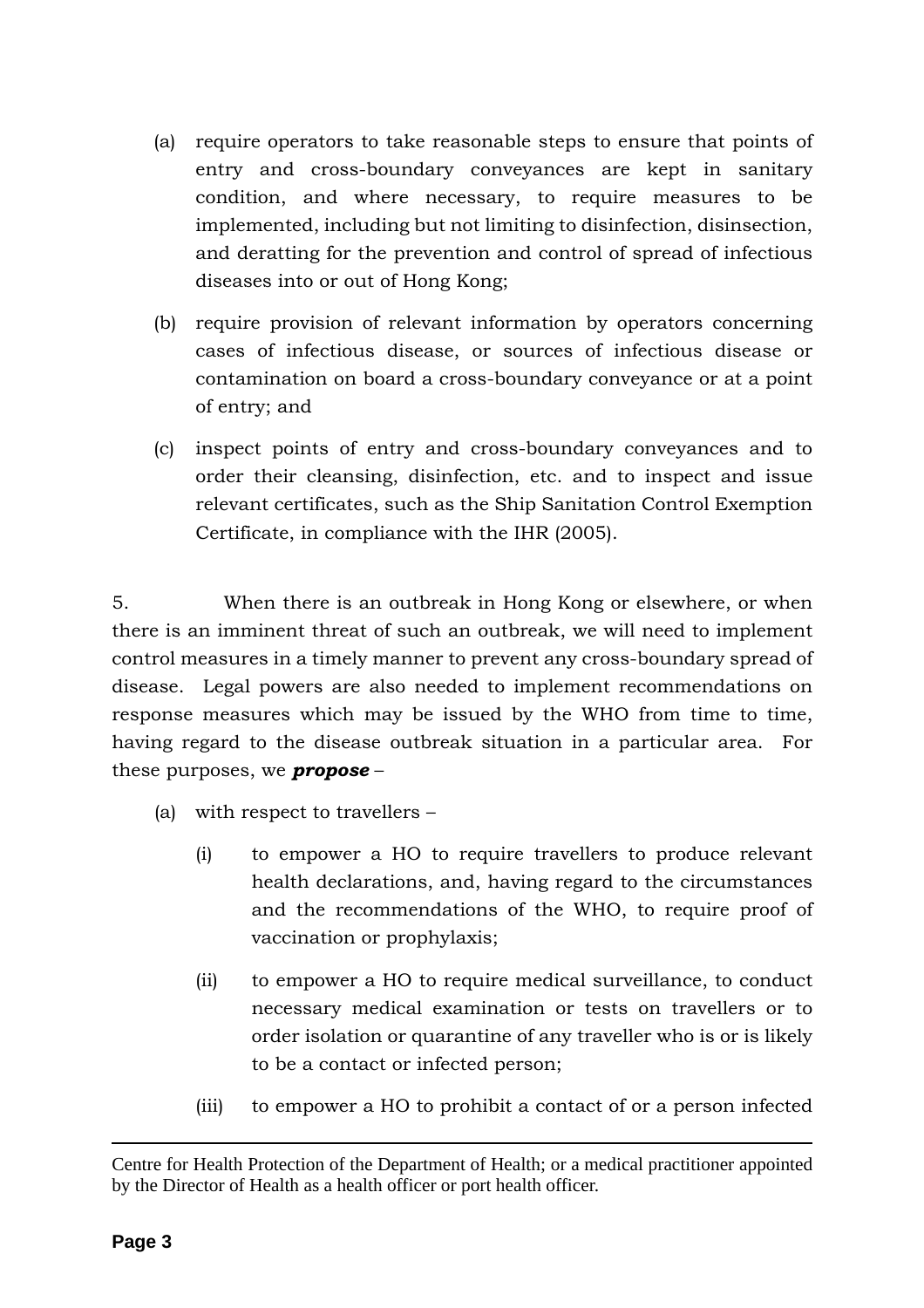with a specified disease (i.e. Severe Acute Respiratory Syndrome ("SARS"), Avian Influenza or Extensively Drug-Resistant Tuberculosis) from leaving Hong Kong, or after having regard to WHO's recommendations, to prohibit travellers from leaving Hong Kong; and

- (b) with respect to points of entry and conveyances
	- (i) to empower a HO to order isolation of any point of entry or cross-boundary conveyance or any part of it, where necessary, for the prevention of the spread of infectious disease;
	- (ii) to empower a HO, as the case requires, to seize, isolate, disinfect and, if necessary, destroy infected articles found at a point of entry or on board a cross-boundary conveyance;
	- (iii) to empower a HO, having regard to the circumstances and the recommendations of the WHO, to prohibit the departure from or entry into Hong Kong of conveyances; and
	- (iv) to empower a HO, having regard to the circumstances and the recommendations of the WHO, to prohibit the departure from or entry into Hong Kong of articles at a point of entry or on board cross-boundary conveyances.

# **Disease Control Structure**

6. The SARS Expert Committee established by the Government recommended in its report published in October 2003 that, among other things, the adequacy of existing legislation should be reviewed in order to expand the list of notifiable diseases, establish the primacy of the Department of Health ("DH") in the control of infectious disease outbreaks, and clarify the legal powers available to enforcement officers. These recommendations are compatible with IHR (2005). The proposals above take into account the findings of our comprehensive review of the existing legal framework for the prevention and control of infectious disease having regard to our experience during the SARS outbreak. To ensure that it is up-to-date and capable of dealing with new and re-emerging diseases, both in peacetime and during a public health emergency, we *propose* to –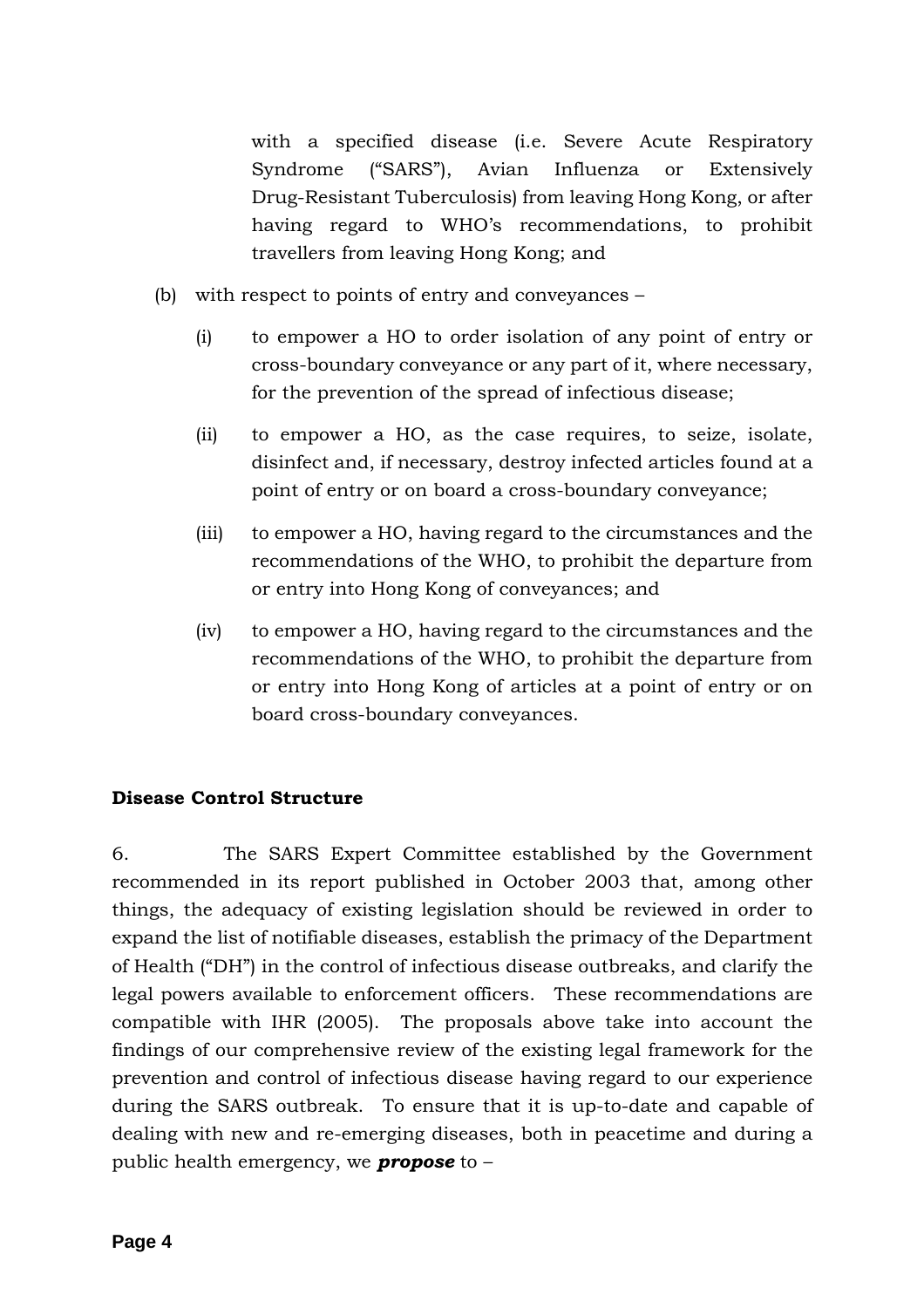- (a) update and expand the existing list of notifiable diseases to include infectious diseases of public health concern having regard to the current local epidemiology of infectious diseases;
- (b) require notification of any release of dangerous infectious agents and empower the Director of Health ("Director") to require the surrender of such agents for proper disposal so as to prevent the spread of disease in the community;
- (c) empower a HO, with the written approval of the Director, to seize infectious agent of a disease or an article containing it, and to cause tests to be performed on the same to gather further information on the disease for the purpose of preventing the spread or controlling of the disease that constitutes a public health risk;
- (d) require medical practitioners to provide information that is within their knowledge relating to cases of infectious disease to facilitate investigation and contact tracing;
- (e) empower a HO to place contacts and infected persons under medical surveillance; and
- (f) clarify the power to order isolation or quarantine of persons who are believed to be contacts or infected.

7. To enhance our preparedness for any major disease outbreaks in Hong Kong, we need to ensure that the DH has the surge capacity to respond effectively and efficiently to public health emergencies. To this end, we have made considerable investment in the health care system in the past few years, including the establishment of the Centre for Health Protection in the DH, and, among other things, the provision of isolation facilities, testing facilities and antiviral stockpiles. However, further power is considered necessary to enable the Government to contain the situation of any major disease outbreak in Hong Kong within the shortest possible timeframe. For this, we *propose*  $to -$ 

(a) empower the Chief Executive ("CE") in Council to make a Prevention and Control of Disease (Public Health Emergency) Regulation ("Public Health Emergency Regulation") when an occasion of public health emergency exists for the purpose of combating and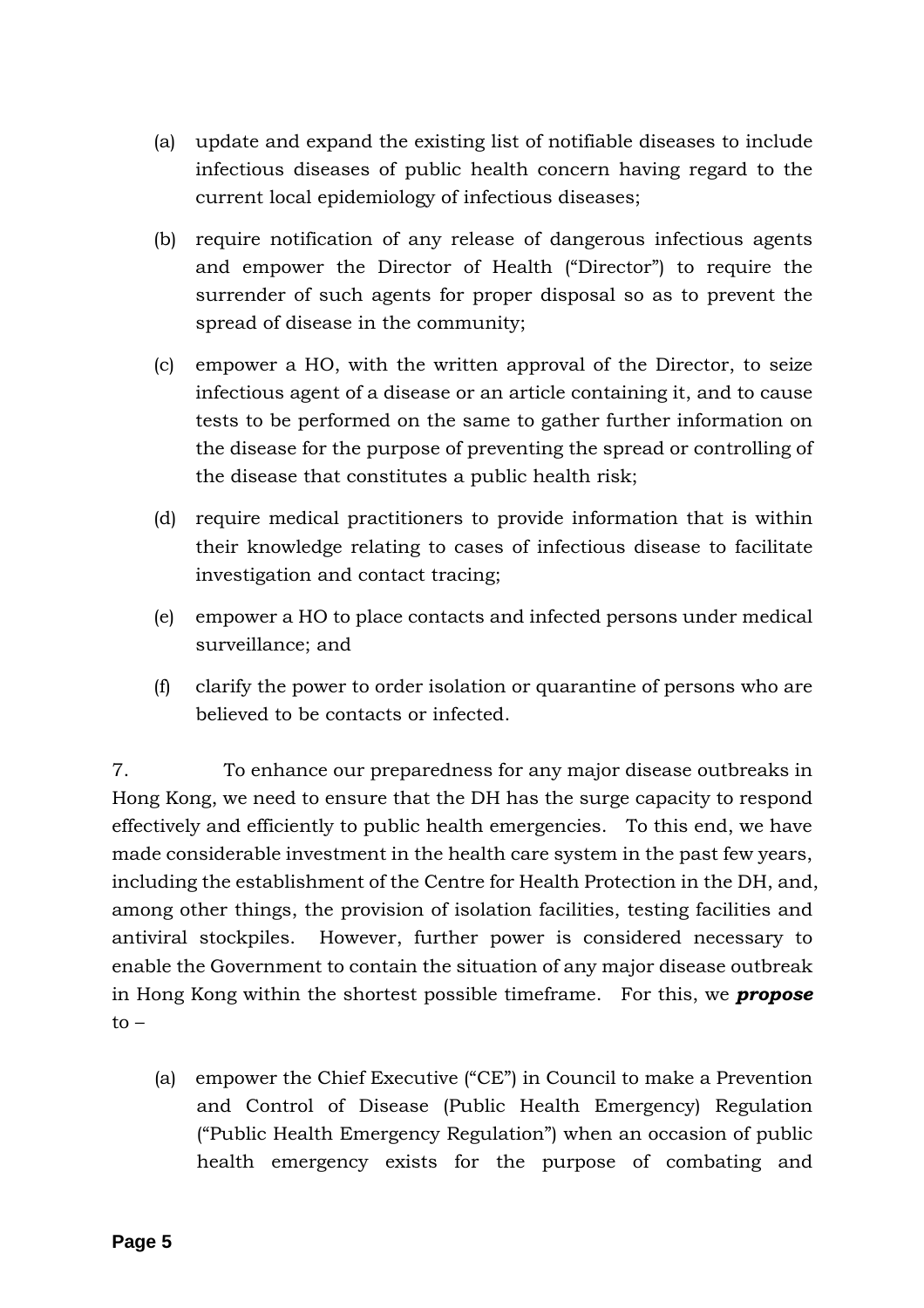controlling the emergency situation;

- (b) empower the Government to access and disclose information to the public relating to the state of public health emergency for the purpose of protecting public health;
- (c) provide for the requisition of private property (e.g. vaccines, medicine, personal protective gear, vehicles, vessels, etc.) by the Government during a state of public health emergency; and
- (d) enable the temporary appointment of qualified but unregistered health care personnel to perform necessary tasks and duties under the direction of the Director during an emergency.

8. The CE in Council will make the Public Health Emergency Regulation on the advice of Secretary for Food and Health ("SFH"), who will consult the Director for his professional assessment and advice. When it is considered that the state of public health emergency has ceased, we will invite the CE in Council to repeal the Public Health Emergency Regulation made for that particular occasion.

9. The above proposals are essential to ensure that public health measures can be effectively carried out at times of emergency. We must emphasise that any such decision will only be made and powers be exercised in very exceptional circumstances.

10. Some of the measures mentioned above for the purpose of preventing and controlling the spread of diseases, such as seizure and surrender of articles, and requisition of private property, may be considered as interference with or, in some cases, *de facto* deprivation of property rights. To ensure compliance with Article 105 of the Basic Law3, the fair balance or proportionality requirement which may be implicit under that Article and Article 64 (i.e. that in respect of any control of property, there must be a reasonable relationship of proportionality between the means employed and the aim sought to be realized), and compliance with the requirements under

 $\overline{a}$ 

<sup>&</sup>lt;sup>3</sup> Article 105 of the Basic Law provides for real value compensation for lawful deprivation of property.

<sup>4</sup> Article 6 of the Basic Law provides that the HKSAR Government shall protect the right of private ownership of property in accordance with law.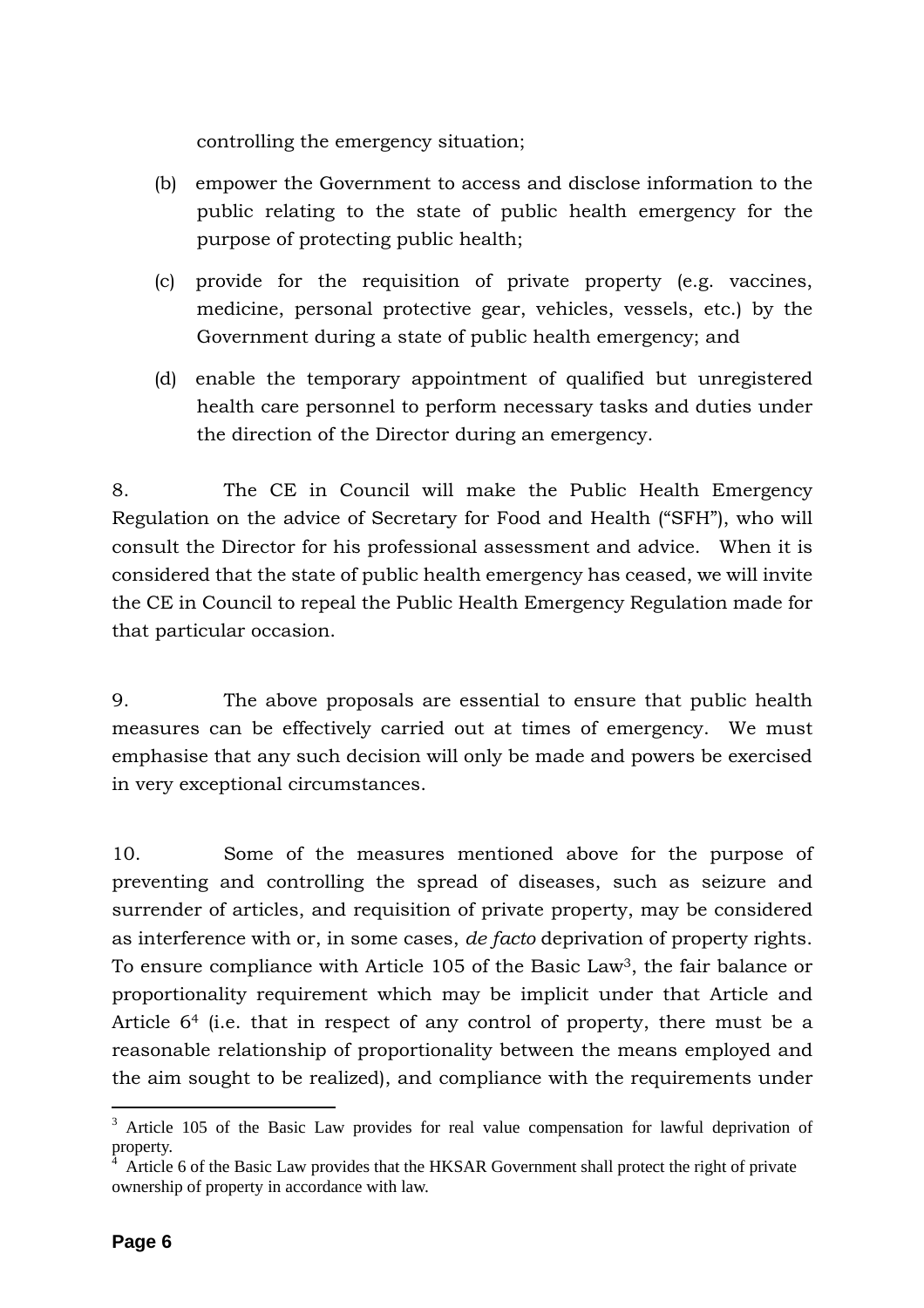applicable international agreements for compensation to be paid, we *propose*  $to -$ 

- (a) explicitly provide for the compensation for the requisition of any property; and
- (b) provide that any compensation ordered by the Director where any article is damaged, destroyed, seized, surrendered or submitted to any person under statutory authority should be just and equitable in the circumstances.

# **THE BILL**

11. Given that the existing Ordinance has been enacted for over 70 years, with subsequent amendments made from time to time, we have taken the opportunity to revamp the approach of the entire statutory framework. As the first step, we have prepared the new Bill to replace the Ordinance. Unlike the existing Ordinance, the Bill only contains fundamental and enabling provisions, such as those providing for the power of arrest, seizure and forfeiture; the making of regulations (including those for handling a public health emergency); etc. Provisions that are operational in nature, such as the notification of cases of infectious disease, disease prevention, isolation and quarantine of persons, etc. will be included in a new subsidiary legislation, to be named the Prevention and Control of Disease Regulation, which will be made by SFH after the enactment of the Bill. The Regulation will provide a holistic plan of measures for the prevention, surveillance and control of infectious diseases and cross-boundary spread of disease in respect of Hong Kong residents, travellers, goods and cross-boundary conveyances.

12. After the enactment of the Bill, most of the subsidiary legislation of the Ordinance will be repealed because they have either become irrelevant under the new regime, or will be modernised and subsumed under the new Prevention and Control of Disease Regulation. The new Prevention and Control of Disease Ordinance and the Prevention and Control of Disease Regulation will commence on the same date to be appointed by SFH.

13. The main provisions of the Bill are –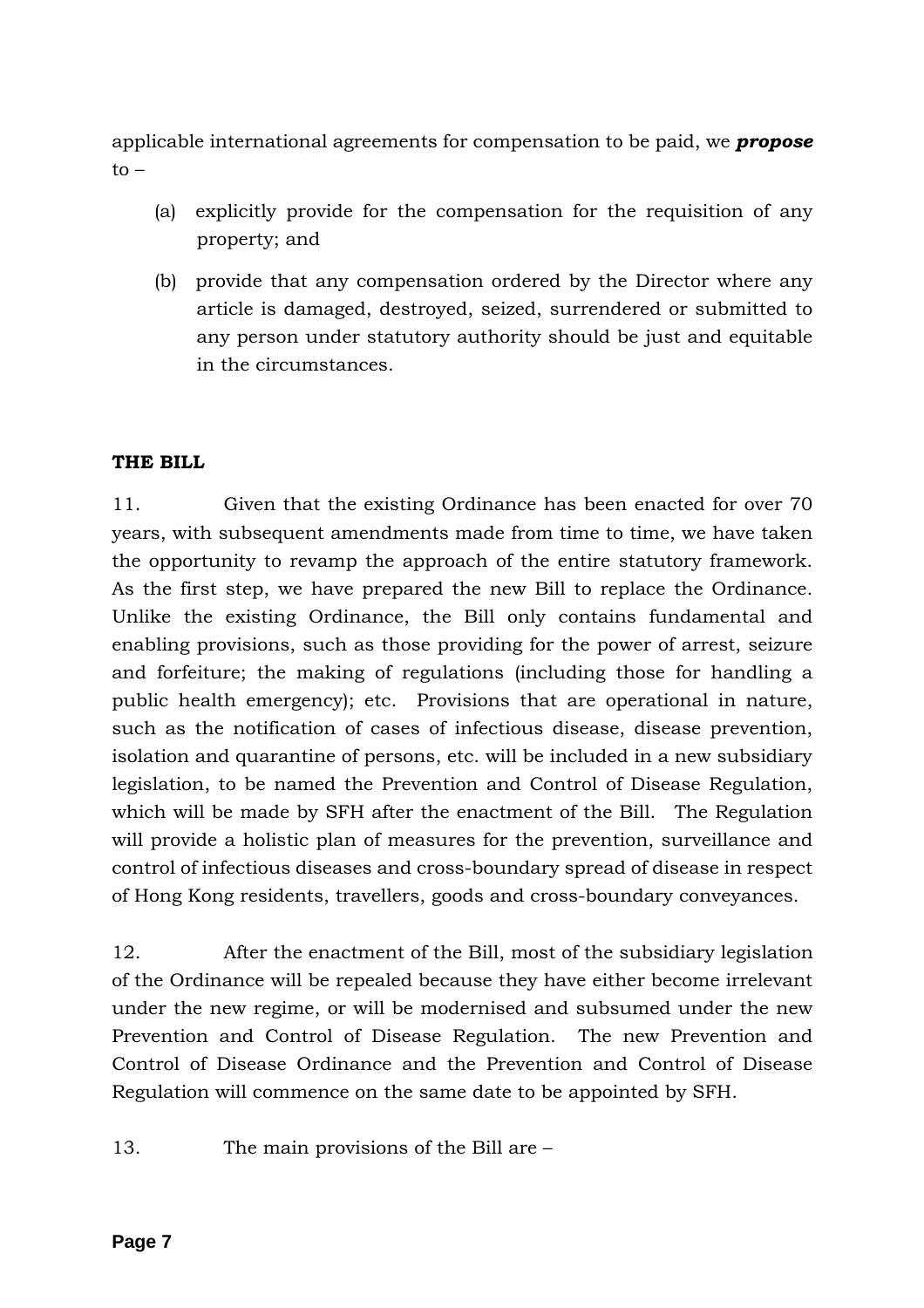- (a) **Clause 3** provides that a HO may, with the written approval of the Director, seize any article that the HO has reason to believe is an infectious agent or contains an infectious agent;
- (b) **Clause 4** provides that a HO may forfeit any article that is taken into Hong Kong illegally;
- (c) **Clause 5** provides for the power of a HO, etc. to stop, detain and arrest a person who has committed or is committing an offence under the Bill or who has obstructed or assisted in the obstruction of the HO, etc. in the performance of statutory functions;
- (d) **Clause 6** provides for the power to arrest a person who escapes from detention;
- (e) **Clause 7** empowers SFH to make regulation for the purpose of the prevention of any disease and the spread of any disease and contamination;
- (f) **Clause 8** empowers the CE in Council to make public health emergency regulation for the purposes of preventing, combating or alleviating the effects of a public health emergency and protecting public health;
- (g) **Clause 9** empowers the Director to prescribe by an order published in the Gazette any measure to be applied in the light of any temporary recommendation made by the WHO;
- (h) **Clause 10** requires the Commissioner of Police to furnish police assistance on the request of a HO;
- (i) **Clause 11** provides for the offence of obstructing or assisting in the obstruction of a HO, etc. in the performance of statutory functions;
- (j) **Clause 12** provides that the Director may order just and equitable compensation to be paid for any article that is damaged, destroyed, seized, surrendered or is submitted to any person pursuant to statutory authority;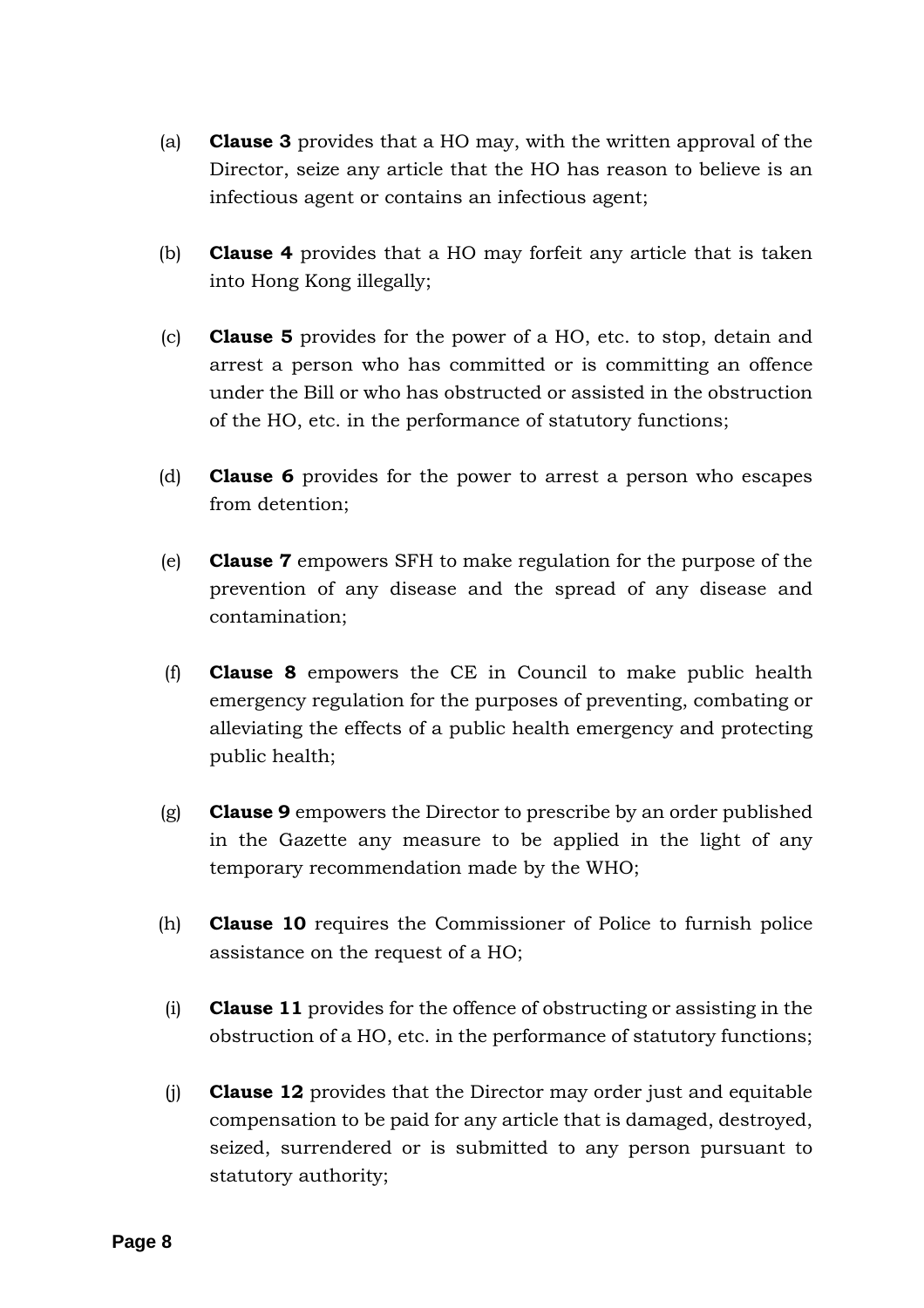- (k) **Clause 13** provides for the immunity from any personal liability in respect of anything done or omitted to be done by a HO, or any public officer or persons acting under the direction of the HO;
- (l) **Clause 14** provides that the Bill does not affect vessels or aircraft of war;
- (m) **Clause 15** empowers the Director to amend Schedules 1 and 2 to the Bill referred to in sub-paragraphs (o) and (p) below by way of a notice published in the Gazette;
- (n) **Clause 16** repeals the Ordinance and five pieces of subsidiary legislation made under it;
- (o) **Schedule 1** contains 45 infectious diseases that are to be controlled by the Bill; and
- (p) **Schedule 2** contains 31 infectious agents that are to be controlled by the Bill.

14. A table setting out the major deletion and addition of powers under the Bill as compared to the existing Ordinance is at **Annex B**.

# **LEGISLATIVE TIMETABLE**

| 15. | The legislative timetable is as follows –                                    |                  |
|-----|------------------------------------------------------------------------------|------------------|
|     | Publication in the Gazette                                                   | 7 December 2007  |
|     | First Reading and commencement<br>of Second Reading debate                   | 19 December 2007 |
|     | Resumption of Second Reading<br>debate, committee stage and Third<br>Reading | to be notified   |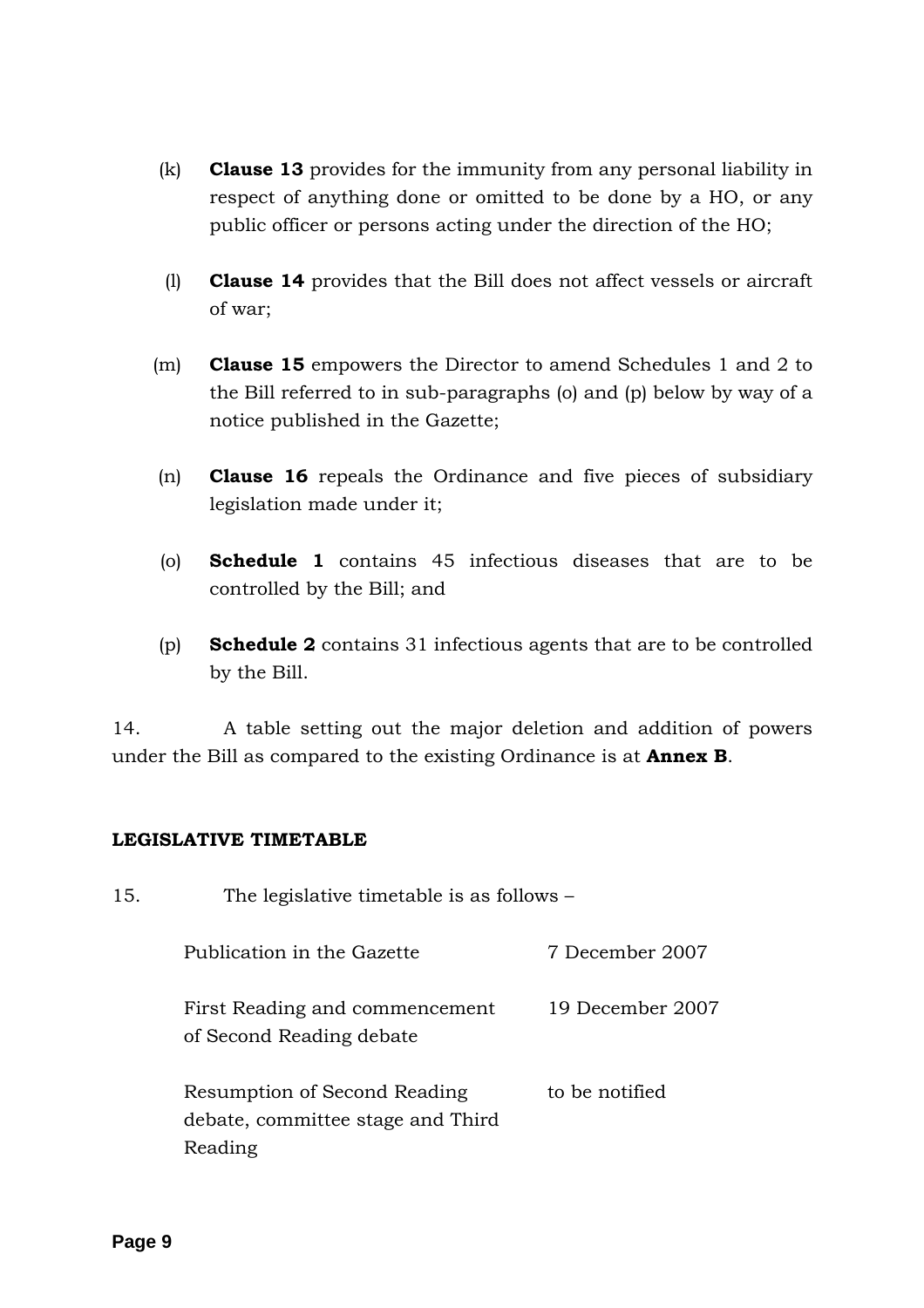### **IMPLICATIONS OF THE PROPOSAL**

16. The proposal has economic, financial and civil service, and sustainability implications as set out at **Annex C**. It has no environmental implications. The binding effect of the Bill is the same as that of the Ordinance it repeals. The Bill is in conformity with the Basic Law, including provisions concerning human rights.

### **PUBLIC CONSULTATION**

17. We have consulted private medical practitioners, medical associations, the Hospital Authority and the Scientific Committees of the Centre for Health Protection on the proposed expansion of the current list of notifiable diseases and their response was positive.

18. We have also consulted the aviation, shipping, logistics, operators of point of entry and other cross-boundary conveyance trades through the relevant advisory bodies, trade associations as well as the key players in the fields regarding the proposed measures to prevent and control the spread of diseases. They were generally supportive of the proposals and considered them essential for the protection of public health. Some expressed concerns over the impacts of the proposed measures on their business operations, and pointed out the need for the DH to provide guidelines in due course for the implementation of health measures. The DH will work closely with the relevant stakeholders to address such concerns and to ensure smooth implementation of the proposed measures.

19. We consulted the Panel on Health Services of the Legislative Council on 12 February 2007. Members present indicated their support for the proposals in principle.

### **PUBLICITY**

20. We will issue a press release and hold a press briefing on 5 December 2007. A spokesman will be made available to answer enquiries.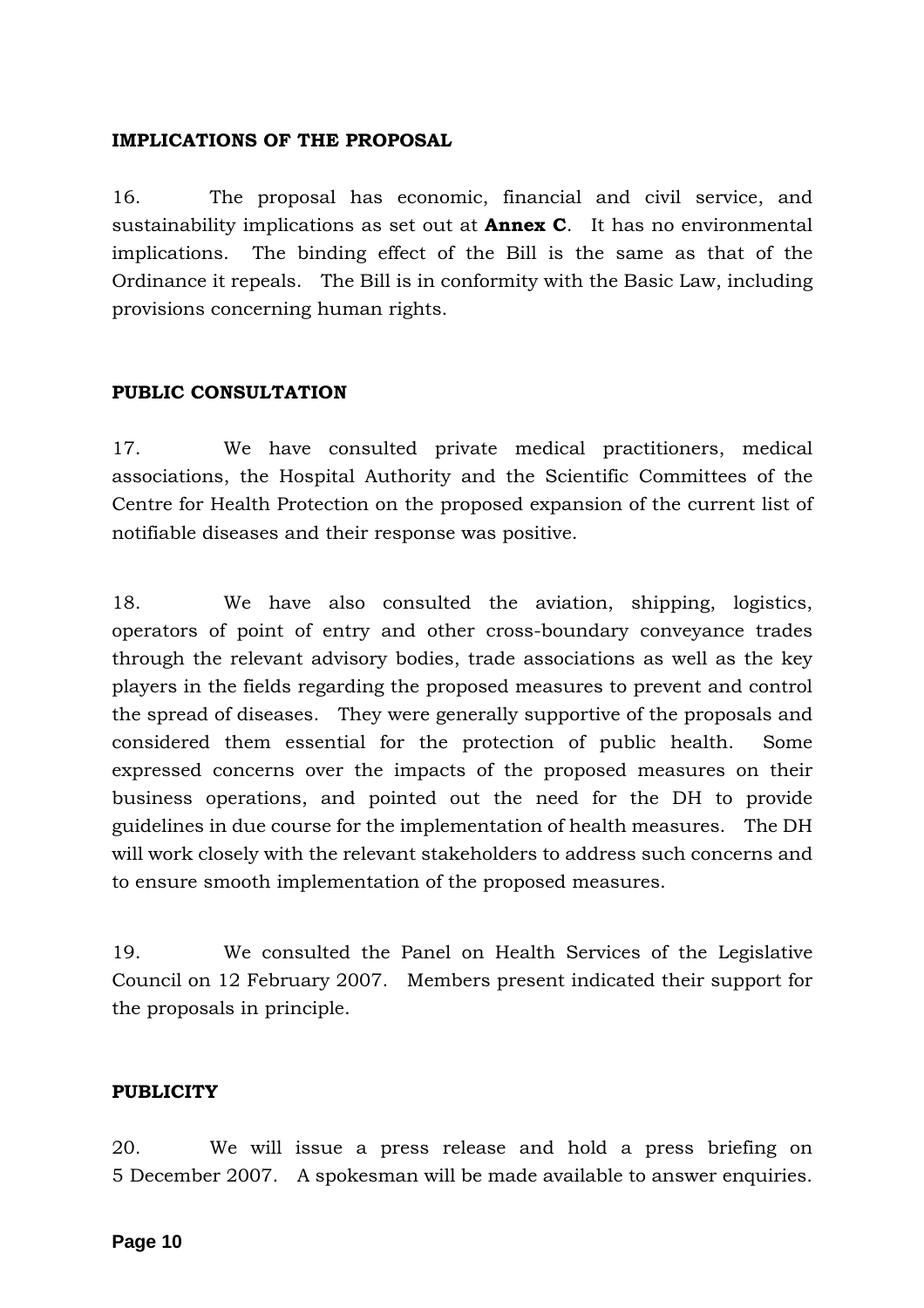# **ENQUIRIES**

21. Any enquiries on this Brief may be addressed to Miss Pamela LAM, Principal Assistant Secretary for Food and Health (Health)1 at 2973 8203.

**Food and Health Bureau December 2007**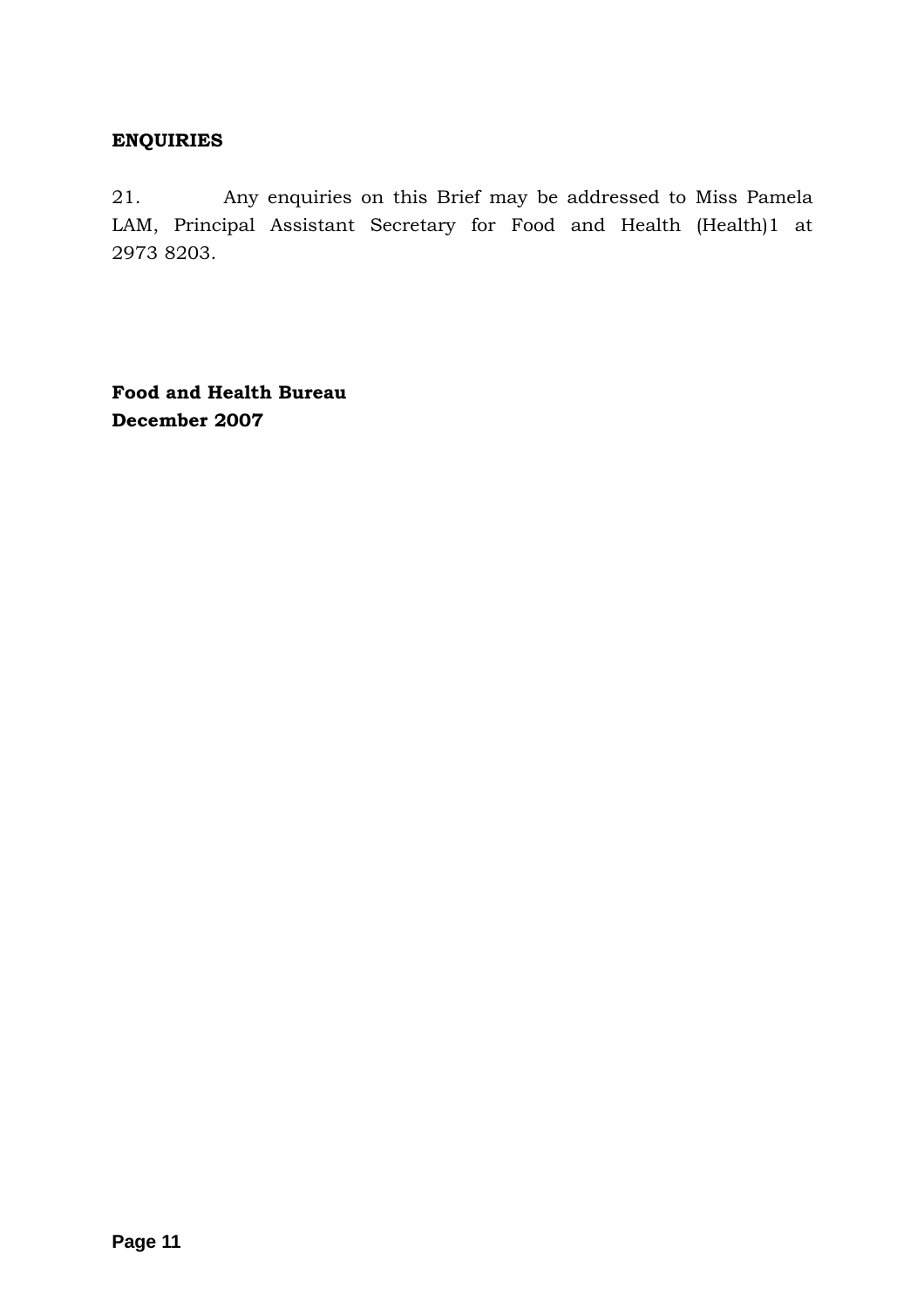# PREVENTION AND CONTROL OF DISEASE BILL

# **CONTENTS**

Clause

Page

# PART 1

### PRELIMINARY

|    | Short title and commencement |  |
|----|------------------------------|--|
| 2. | Interpretation               |  |

# PART<sub>2</sub>

# POWERS OF SEIZURE AND FORFEITURE

|   | Power to seize articles |  |
|---|-------------------------|--|
| 4 | Forfeitures of articles |  |

# PART<sub>3</sub>

### **POWERS OF ARREST**

| D. | Powers of arrest      |  |
|----|-----------------------|--|
|    | Escape from detention |  |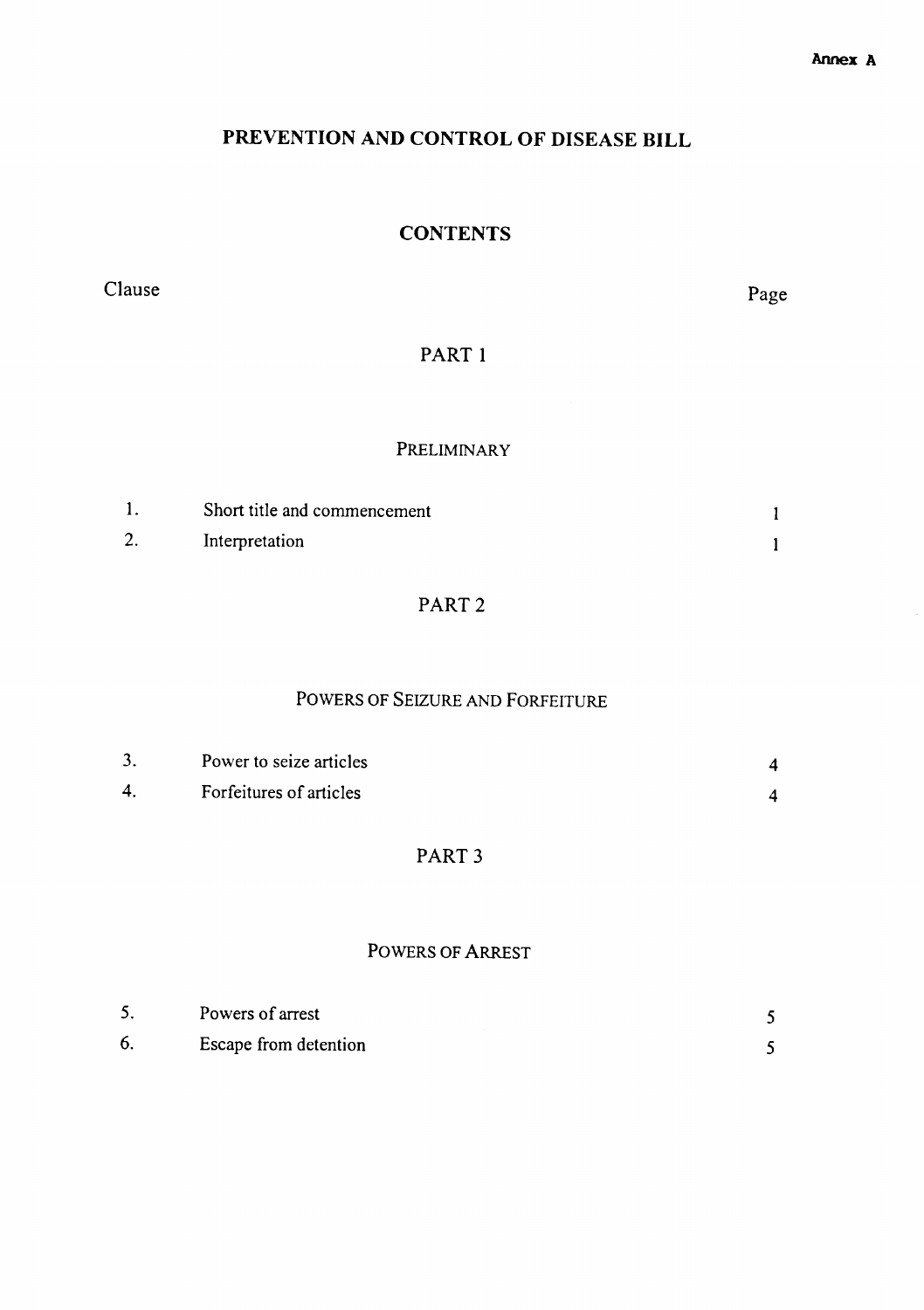# PART<sub>4</sub>

# **REGULATION**

|    | Power to make regulation                                     |    |
|----|--------------------------------------------------------------|----|
|    | Public health emergency regulation                           |    |
| 9. | Measures applied in light of WHO's temporary recommendations | 11 |

# PART 5

#### **MISCELLANEOUS**

| 10. | Police to furnish assistance                                                   |    |
|-----|--------------------------------------------------------------------------------|----|
| 11. | Obstruction of health officers, etc.                                           | 12 |
| 12. | Compensation                                                                   | 12 |
| 13. | Immunity from personal liability of health officers, etc.                      | 12 |
| 14. | Internal management of vessels or aircraft of war not to be interfered<br>with | 13 |
| 15. | <b>Amendment of Schedules</b>                                                  | 13 |

# PART 6

# REPEALS, SAVINGS AND CONSEQUENTIAL **AMENDMENTS**

| 16. | Repeals                                  | 13 |
|-----|------------------------------------------|----|
| 17. | Saving of regulations                    | 13 |
| 18. | Consequential amendments                 | 14 |
|     | Schedule 1 Scheduled infectious diseases | 18 |
|     | Schedule 2 Scheduled infectious agents   | 20 |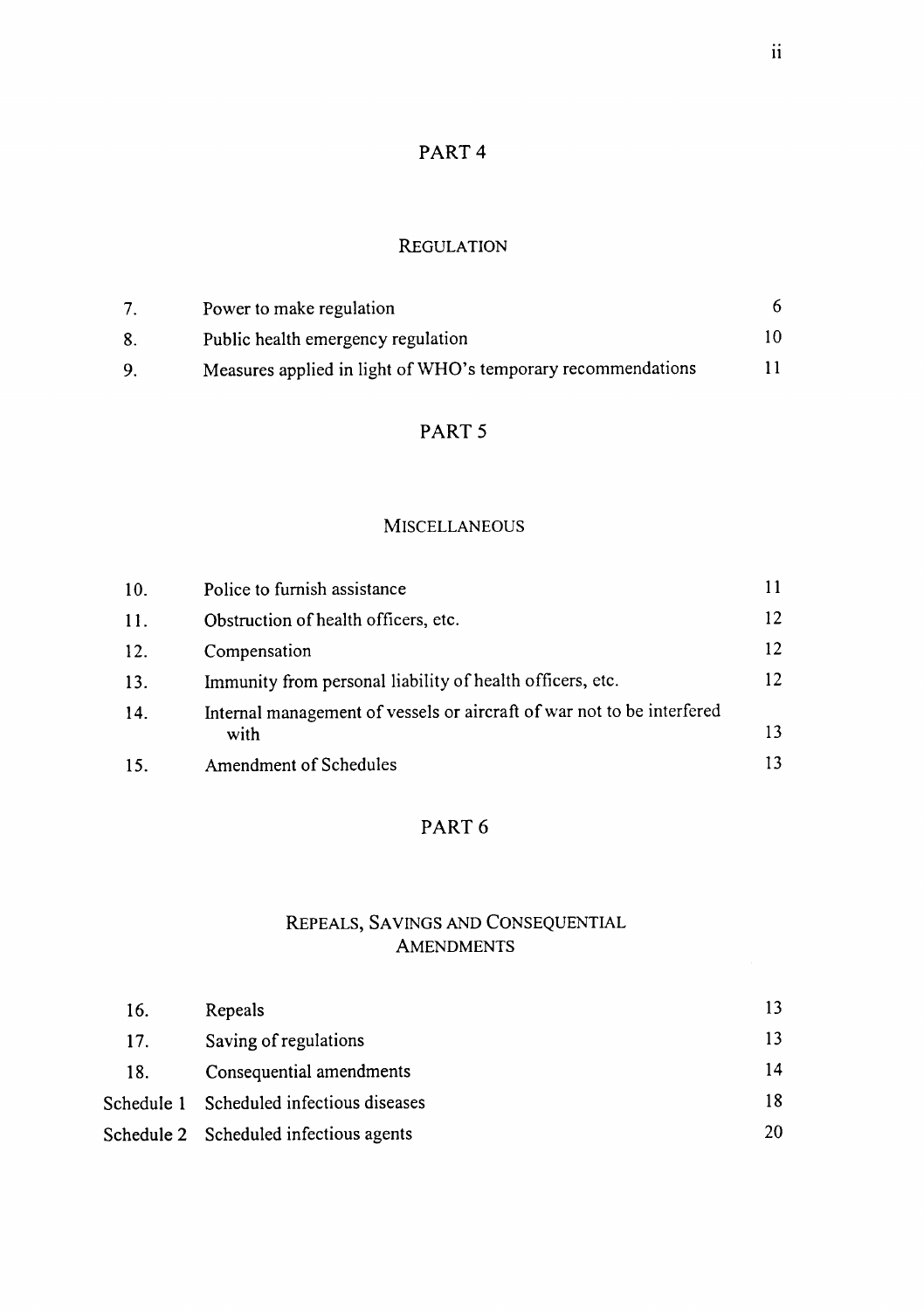### A BILL

### $To$

Provide for the control and prevention of disease among human beings; to prevent the introduction into, the spread in and the transmission from, Hong Kong of any disease, source of disease or contamination; to apply relevant measures of the International Health Regulations promulgated by the World Health Organization; and to provide for connected purposes.

Enacted by the Legislative Council.

# PART<sub>1</sub>

### PRELIMINARY

#### $\mathbf{1}$ . **Short title and commencement**

 $(1)$ This Ordinance may be cited as the Prevention and Control of Disease Ordinance.

 $(2)$ This Ordinance shall come into operation on a day to be appointed by the Secretary for Food and Health by notice published in the Gazette.

#### $2.$ Interpretation

In this Ordinance, unless the context otherwise requires -"article" (物品) includes -

- an animal (other than a human being);  $(a)$
- $(b)$ a plant; and
- any other thing or substance (including, but not limited to,  $(c)$ conveyances and any kind of movable property),

and, to avoid doubt, includes mail of any kind;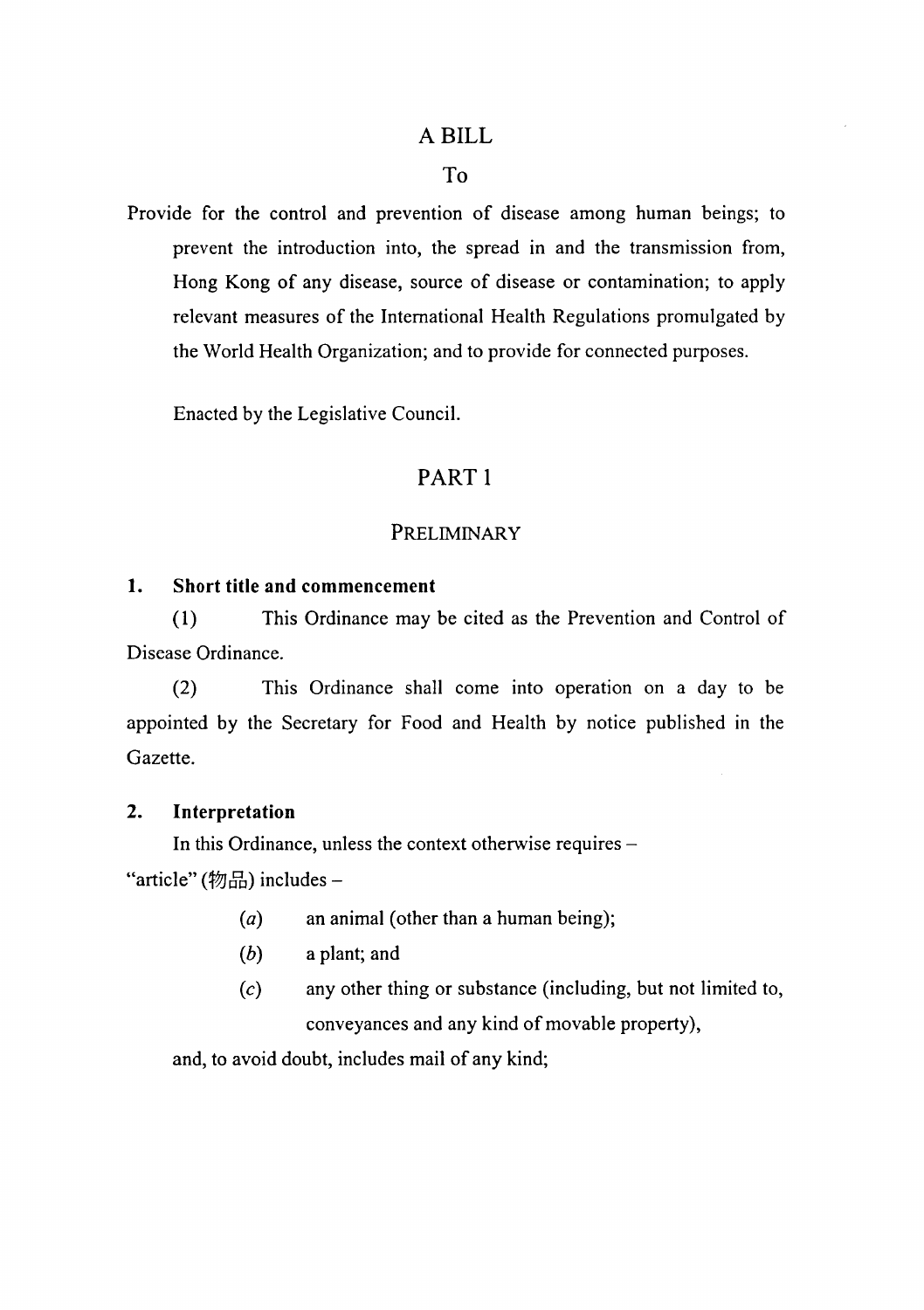- "building" (建築物) includes any house, hut, shed or enclosure with or without roof, whether needed for the purpose of human habitation or otherwise, and also includes any wall, gate, post, pillar, paling, frame, hoarding, slip, dock, wharf, pier, jetty, landing stage or bridge;
- "contact" (傳染病接觸者) means any person who has been, or is likely to have been, exposed to the risk of contracting an infectious disease;
- "contaminated" (污染) means the presence of a toxic agent or matter on the surface of or inside the body of, or in, a human being or an article in a manner that may pose a public health risk;
- "conveyance" (運輸工具) includes a vessel, vehicle, aircraft and any other means of travel or transport;

"Director" (署長) means the Director of Health;

"health officer" (衛生主任) means-

- the Director of Health, the Deputy Director of Health, or  $(a)$ the Controller, Centre for Health Protection of the Department of Health; or
- $(b)$ a medical practitioner appointed by the Director as a health officer or port health officer;

"infected" (感染、受感染) means the presence of an infectious agent on the surface of or inside the body of, or in, a human being or an article;

"infectious agent" (傳染性病原體) means a parasite, a fungus, a bacterium, a virus, a prion or any other agent that can cause an infectious disease:

"International Health Regulations" (《國際衞生條例》) means the International Health Regulations (2005);

"isolation" (隔離) means -

 $(a)$ the isolation of an area or a place in such a manner as to prevent the spread of a disease or contamination; or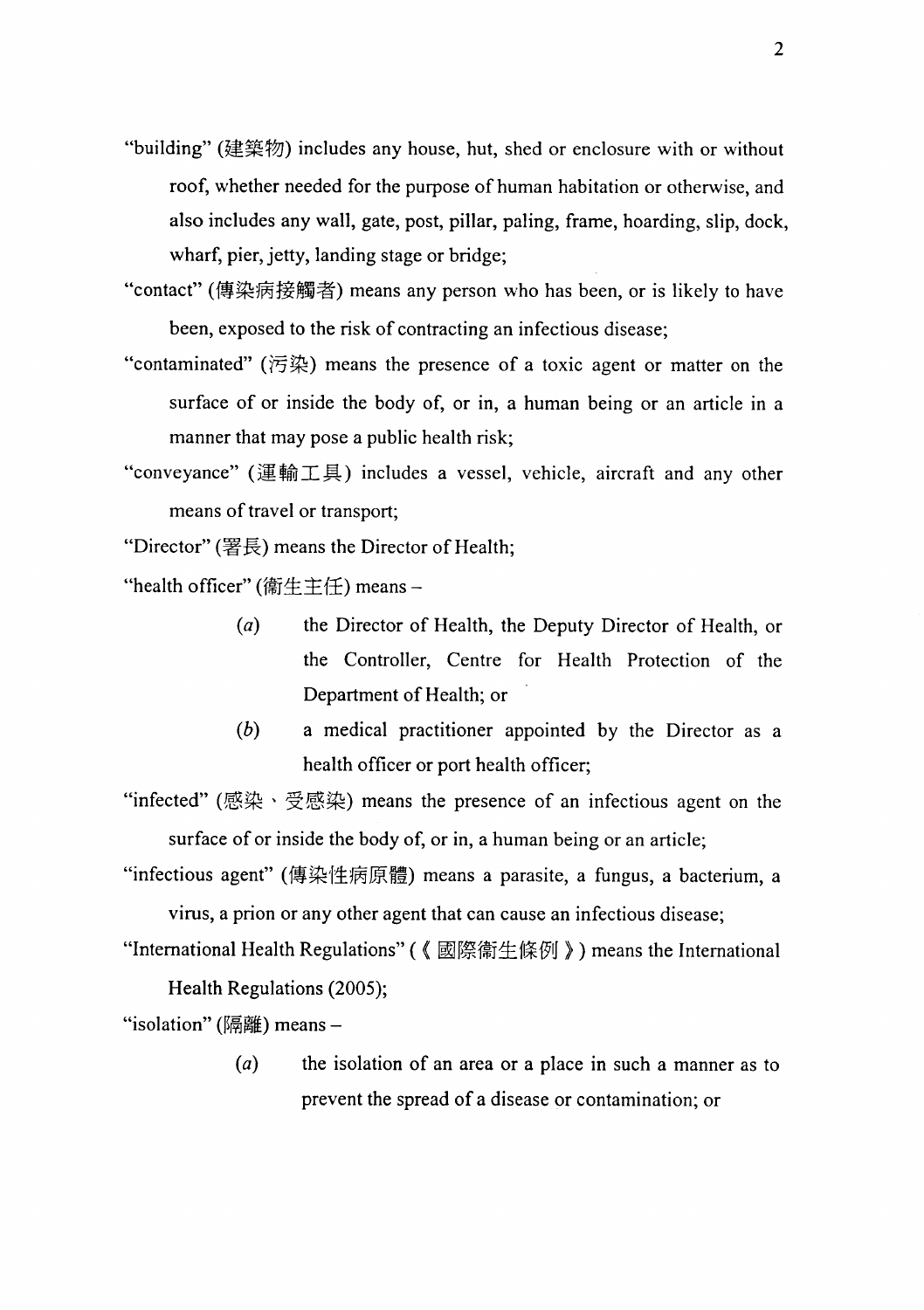the segregation and detention of any person or article in  $(b)$ such a manner as to prevent the spread of a disease or contamination:

"laboratory" (化驗室) means an establishment that possesses or performs tests on any infectious agent;

"medical surveillance" (醫學監察) means the regular medical monitoring, observation, examination or testing of a person with a view to ascertaining the condition of the person's health;

"place" (地方) includes -

- premises and a conveyance; and  $(a)$
- $(b)$ any part of a place;
- "premises" (處所) includes any land, building, structure of any kind, footway, yard, alley, court, garden, stream, nullah, pond, pool, field, marsh, drain, ditch or place open, covered or enclosed, or cesspool or foreshore, and also includes any vessel lying within the waters of Hong Kong;
- "public health risk" (公共衛生危險) means a risk of serious and direct danger to the health of human beings;
- "quarantine" (檢疫) means the segregation and detention of any person, animal or plant that may have been exposed to a possible source of infection, in order to prevent the spread of a disease;
- "scheduled infectious agent" (表列傳染性病原體) means an infectious agent specified in Schedule 2;
- "scheduled infectious disease" (表列傳染病) means an infectious disease specified in Schedule 1;
- "vector" (媒介) means an animal (including an insect) that transports or transmits an infectious agent;
- "WHO" (世衛) means the World Health Organization.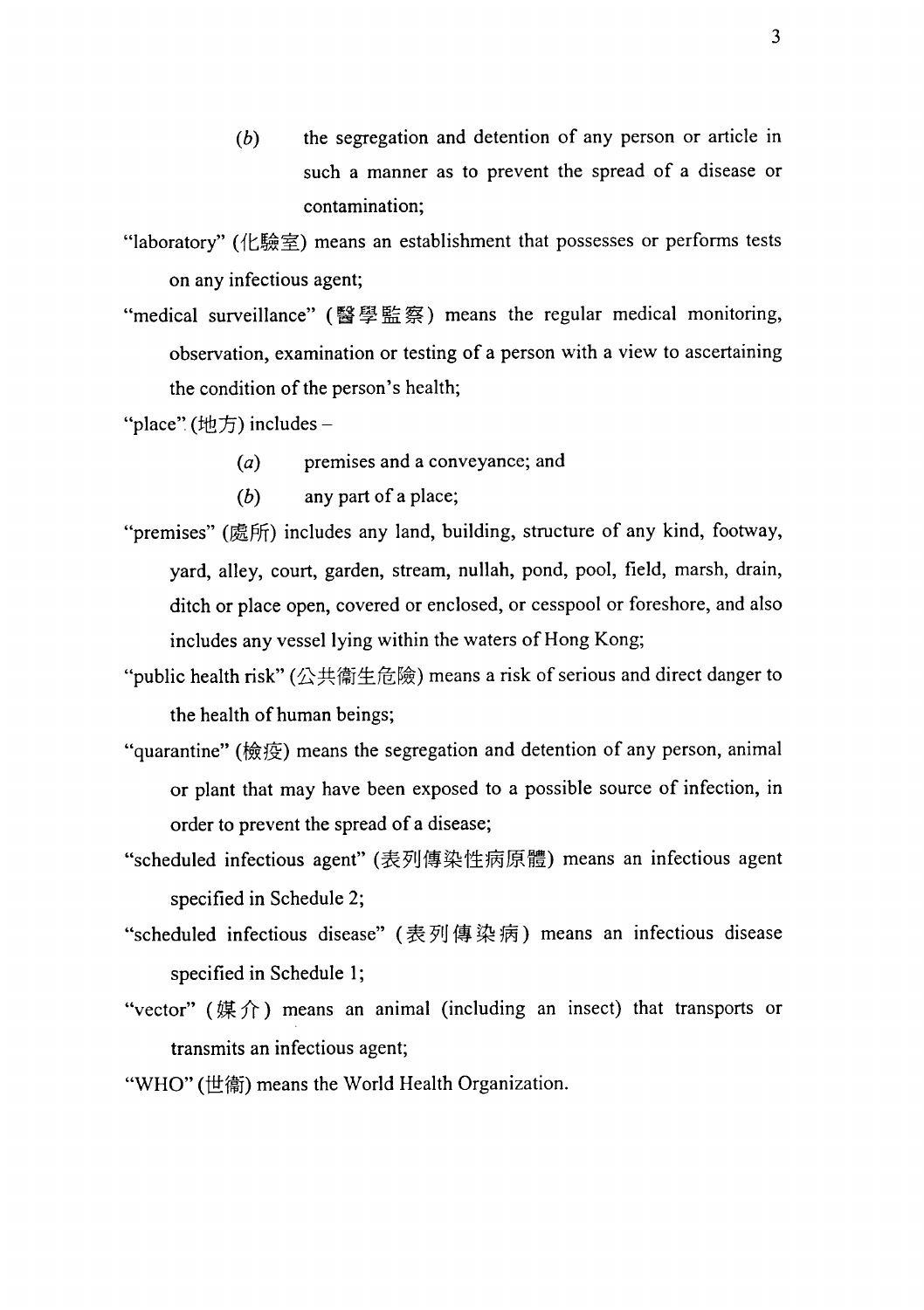# PART<sub>2</sub>

# POWERS OF SEIZURE AND FORFEITURE

#### $3.$ Power to seize articles

With the approval in writing of the Director, a health officer may,  $(1)$ for the purpose of the control or preventing the spread of any disease that poses a public health risk, seize any article or part of an article if the health officer has reason to believe the article or the part -

- $(a)$ is an infectious agent; or
- $(b)$ contains an infectious agent.

 $(2)$ A health officer may cause any tests to be performed on an article or part of it that is seized under subsection (1).

 $(3)$ The owner of the article or part of the article or a person who has possession of the article or the part shall furnish such reasonable assistance as a health officer may require of that person for the purpose of exercising the health officer's power of seizure.

 $(4)$ A person who contravenes subsection (3) commits an offence and is liable on conviction to a fine at level 2 and to imprisonment for 6 months.

#### $\overline{4}$ . **Forfeitures of articles**

 $(1)$ If a person lands or attempts to land, or otherwise brings into Hong Kong, any article in contravention of this Ordinance, the article shall be liable to be forfeited by a health officer.

 $(2)$ Subsection (1) does not apply to the landing of or bringing into a place of isolation or quarantine any article under the direction of a health officer.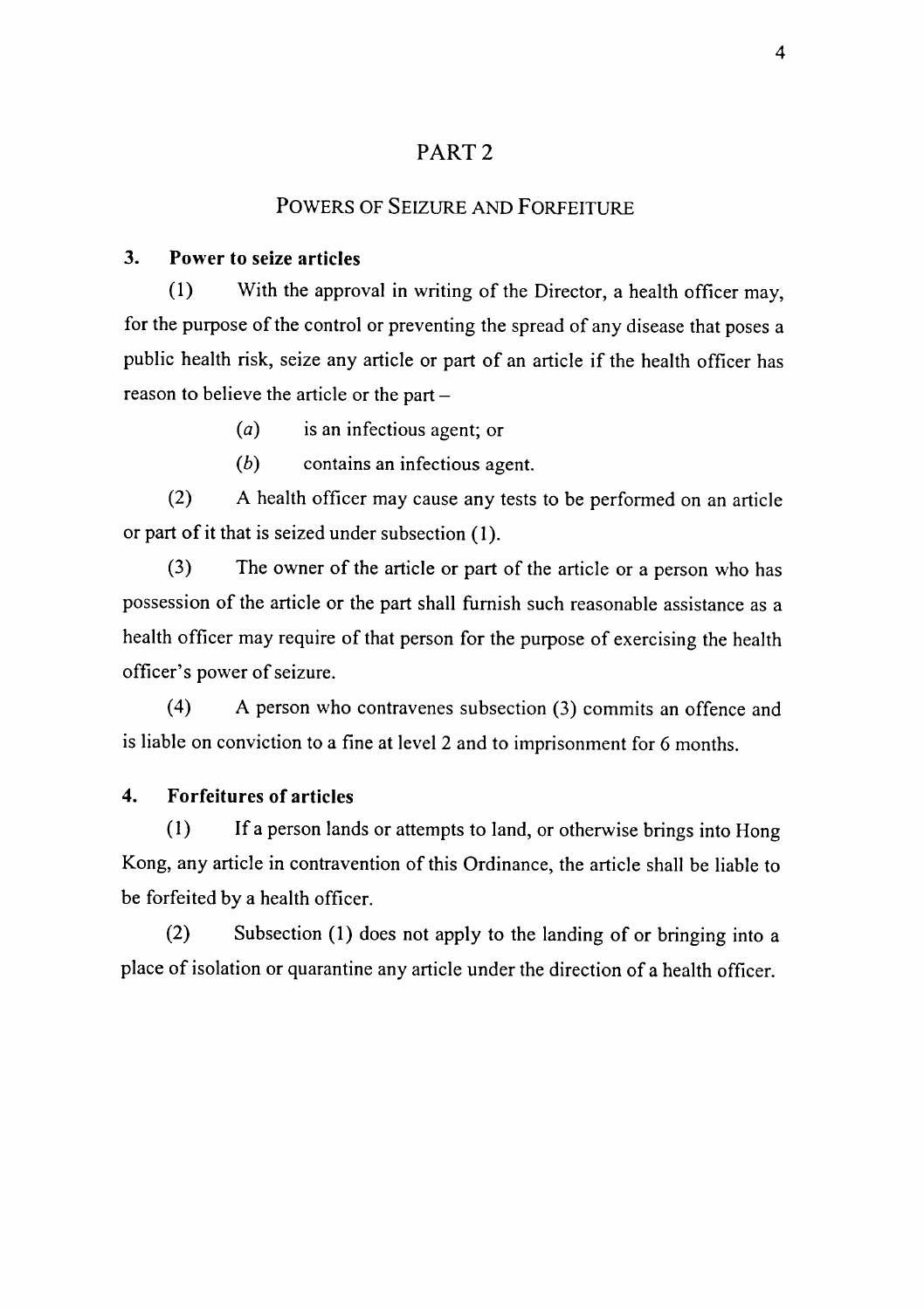# PART<sub>3</sub>

#### **POWERS OF ARREST**

#### **Powers of arrest**  $5.$

If a health officer or a police officer reasonably suspects that a  $(1)$ person has committed or is committing an offence under this Ordinance, the health officer or the police officer may stop, detain or arrest that person without warrant.

If a person obstructs a health officer, a police officer, or a public  $(2)$ officer or a person appointed under this Ordinance in exercising a power or performing a function under this Ordinance, or assists in any such obstruction, the health officer, the police officer, or the public officer or the person appointed under this Ordinance may arrest that person without warrant.

Where a health officer, or a public officer or a person appointed  $(3)$ under this Ordinance arrests a person under this section, the health officer, or the public officer or the person appointed under this Ordinance shall deliver the person arrested to a police officer as soon as practicable.

This section is in addition to and not in derogation of the powers or  $(4)$ authority a police officer would have apart from this section.

#### 6. **Escape from detention**

If a person who is detained under this Ordinance escapes, he may  $(1)$ be arrested by  $-$ 

- any member of the staff of the hospital, the reception place,  $(a)$ or the place of isolation or quarantine from which he escaped:
- any public officer appointed under this Ordinance;  $(b)$
- any police officer; or  $(c)$
- any member of the Auxiliary Medical Service or Civil Aid  $(d)$ Service,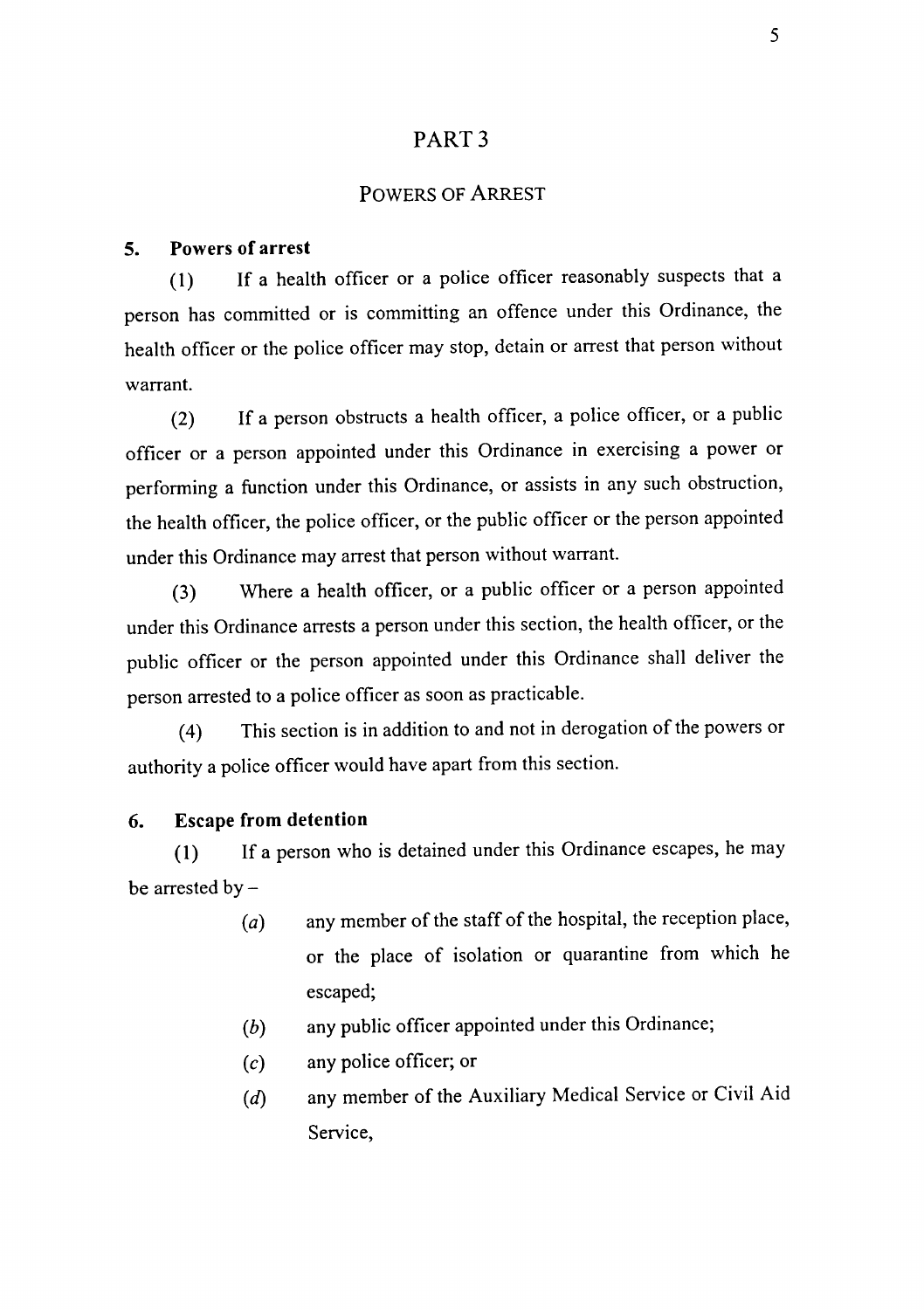and may be conveyed to the place from which he escaped or any other place authorized by a health officer and detained in that place.

If a person who is detained under this Ordinance escapes or  $(2)$ attempts to escape, he commits an offence and is liable on conviction to a fine at level 2 and to imprisonment for 6 months.

# PART<sub>4</sub>

#### **REGULATION**

#### 7. Power to make regulation

The Secretary for Food and Health may make regulations ("the  $(1)$  $regular'') -$ 

- $(a)$ for the purpose of preventing the introduction into, the spread in and the transmission from, Hong Kong of any disease, source of disease or contamination; and
- $(b)$ for the prevention of any disease.

 $(2)$ Without limiting the generality of subsection (1), the regulation may provide for any or all of the following -

- the appointment of health officers, other public officers  $(a)$ and any other person for the purposes of this Ordinance, and their powers, duties and functions;
- $(b)$ the form and mode of service of notices and other documents:
- $(c)$ fees to be paid under this Ordinance;
- $(d)$ the prohibition or regulation of the disposal, importation, transit, transhipment, exportation or removal of  $-$ 
	- $(i)$ organs, tissue, cells, dead bodies or remains (whether of human beings or animals);
	- infected articles; or  $(i)$
	- $(iii)$ vectors: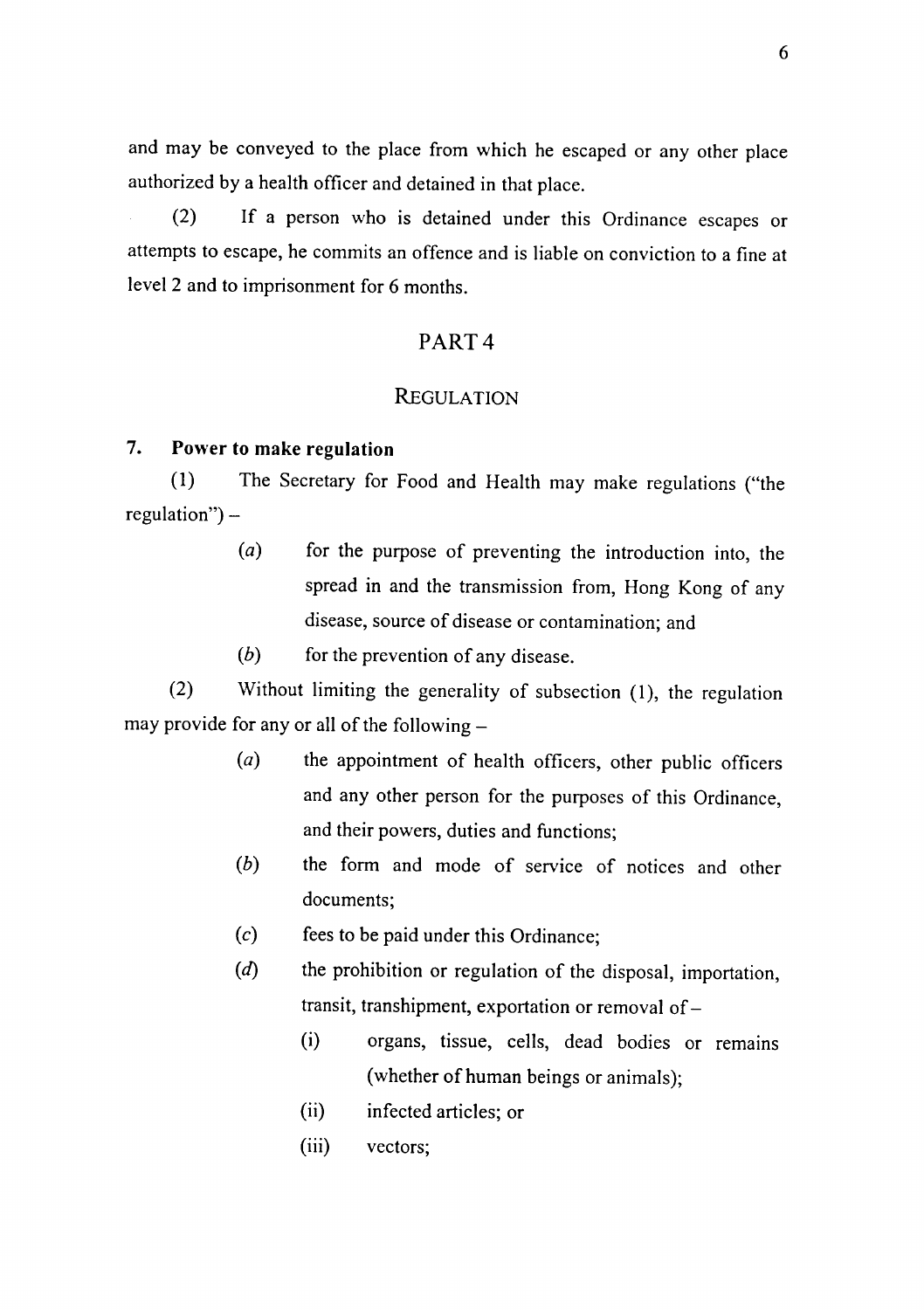- the prohibition or regulation of  $(e)$ 
	- the admission of persons into Hong Kong or their  $(i)$ movements within or their departure from Hong Kong; and
	- $(ii)$ the importation, transit. transhipment  $\overline{\text{or}}$ exportation of any article;
- the isolation or quarantine of any person, article or place  $(f)$ and their management or disposal while under isolation or quarantine and the occupation of any place required for isolation or quarantine;
- in relation to conveyances - $(g)$ 
	- the prohibition or regulation of their arrival or  $(i)$ landing in or departure from Hong Kong;
	- $(ii)$ the disembarking of any person or the unloading of any article from them;
	- matters relating to pratique;  $(iii)$
	- precautions with regard to drinking water and  $(iv)$ food stuff taken on board conveyances and the water taken in as ballast by them; and
	- $(v)$ the granting of certificates in respect of their sanitariness:
- $(h)$ subjecting any person to medical surveillance or medical examination or testing, and matters relating to vaccination and prophylaxis;
- $(i)$ the prohibition or regulation of the movements of contacts, infected persons or persons suspected of being infected;
- examination of dead bodies and certification of the cause  $(i)$ of death;
- the occupation of any place required for the treatment of  $(k)$ any person;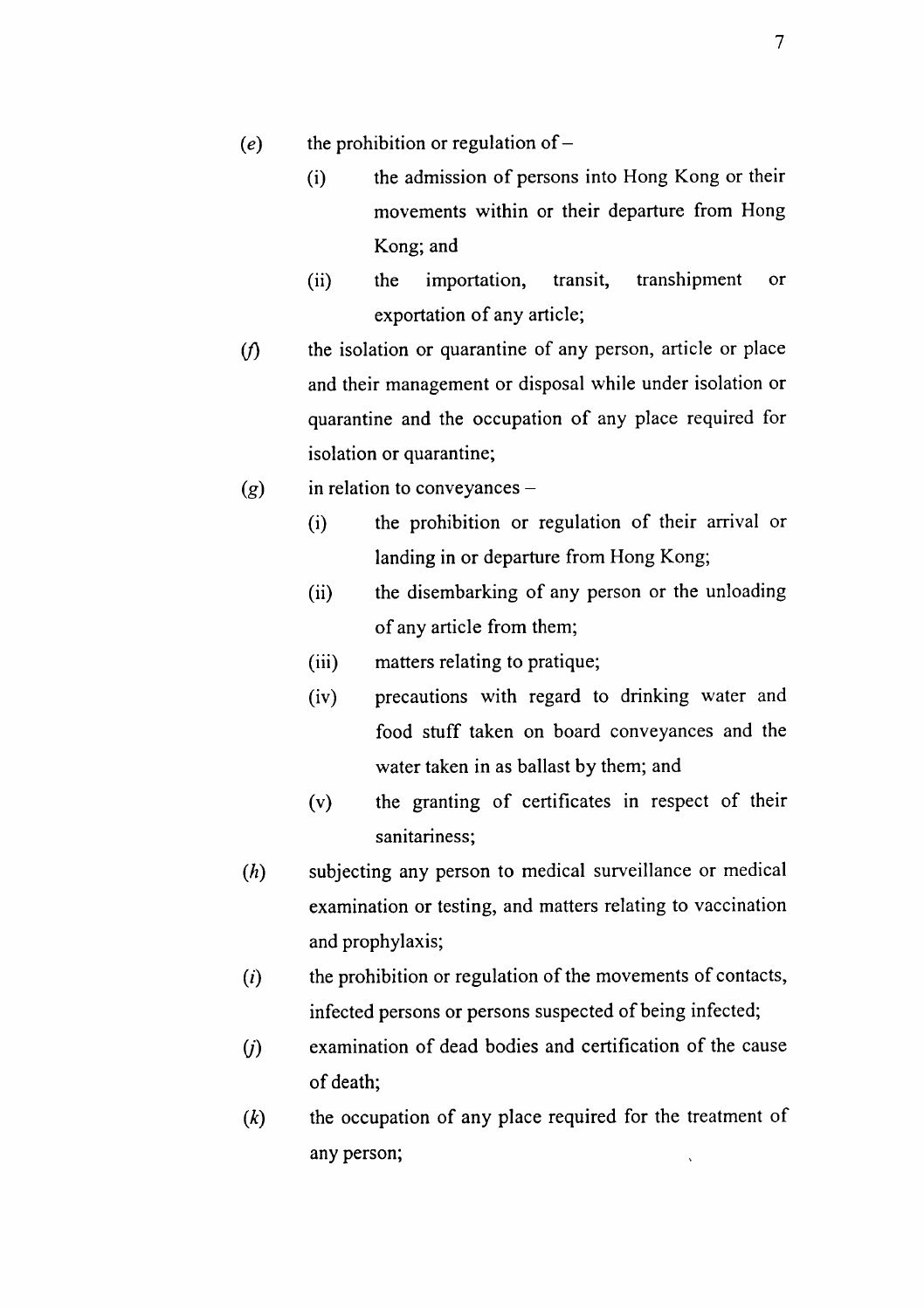- $\overline{(\Lambda)}$ empowering a magistrate to issue a warrant authorizing a health officer to enter or break into any residential premises, and empowering a health officer to enter or break into any other place;
- $(m)$ the action that a health officer may take in any residential premises or other place referred to in paragraph  $(l)$  after entering or breaking into it, including
	- the inspection and searching of the residential  $(i)$ premises or place;
	- $(ii)$ the inspection of any person or dead body in the residential premises or place;
	- $(iii)$ the seizure of any article in the residential premises or place; and
	- $(iv)$ the taking of photographs and the making of any video or sound recording;
- stopping, removing or detaining any person, conveyance  $(n)$ or article;
- different kinds of disease or contamination control  $(o)$ measures, and ordering or applying such measures in respect of any person, place or article;
- the destruction of any article referred to in paragraph  $(o)$  $(p)$ or the prohibition or regulation of its removal or the closing of any place for applying any measures referred to in paragraph  $(o)$ ;
- $(q)$ the regulation of the sanitariness of any place;
- $(r)$ in relation to any laboratory in which infectious agents are  $h$ andled  $$ 
	- the control of such handling;  $(i)$
	- $(ii)$ the registration of the laboratory and matters relating to registration; and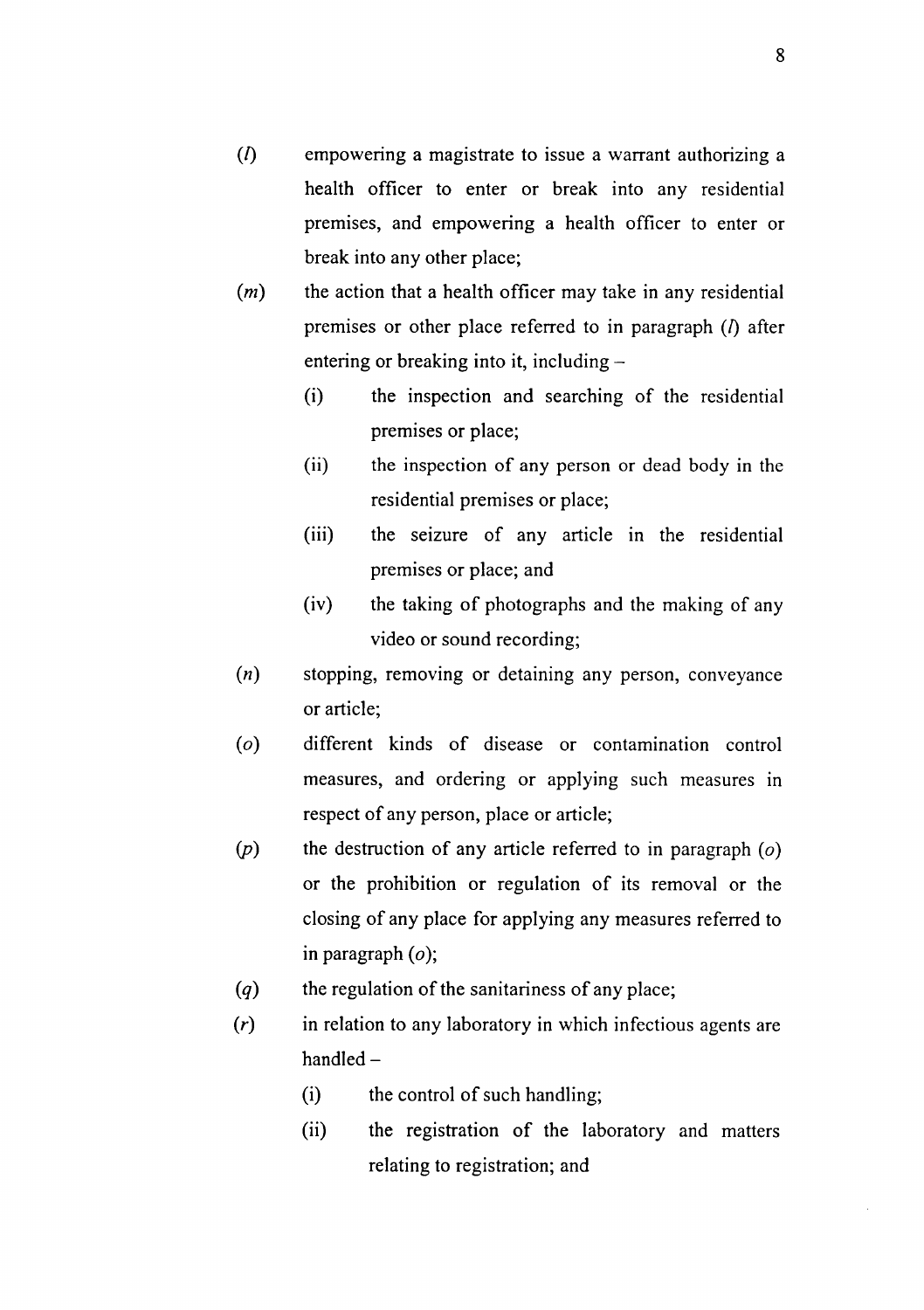- **Director**  $(iii)$ empowering the to impose any precautionary measure relating to the handling of any scheduled infectious agent;
- seizing or destroying any infectious agent or any infected  $(s)$ or contaminated article and the collection or submission of any sample or article for the purpose of examination or testing or regulating the sanitariness of any place or keeping any place free from contamination;
- $(t)$ the collection and compulsory provision of any information, compulsory reporting of cases of any disease, death, contamination or leakage of an infectious agent or a toxic agent or any other matter, the inspection of any documents or records and their submission for that purpose;
- the application of measures in the light of any  $(u)$ recommendation made by WHO (other than those made pursuant to article 15 of the International Health Regulations);
- the carrying out under the direction of a health officer by  $(v)$ any person of any act or thing that the health officer is empowered to do under the regulation;
- $(w)$ the liability of any person in respect of the costs that are incurred in connection with the enforcement of this Ordinance and the payment to the Government of any expenses charged or incurred for the medical attendance and maintenance of any person in connection with such enforcement; and
- any other matter that appears to the Secretary for Food and  $(x)$ Health to be necessary or expedient for the carrying out of the purposes specified in subsection (1).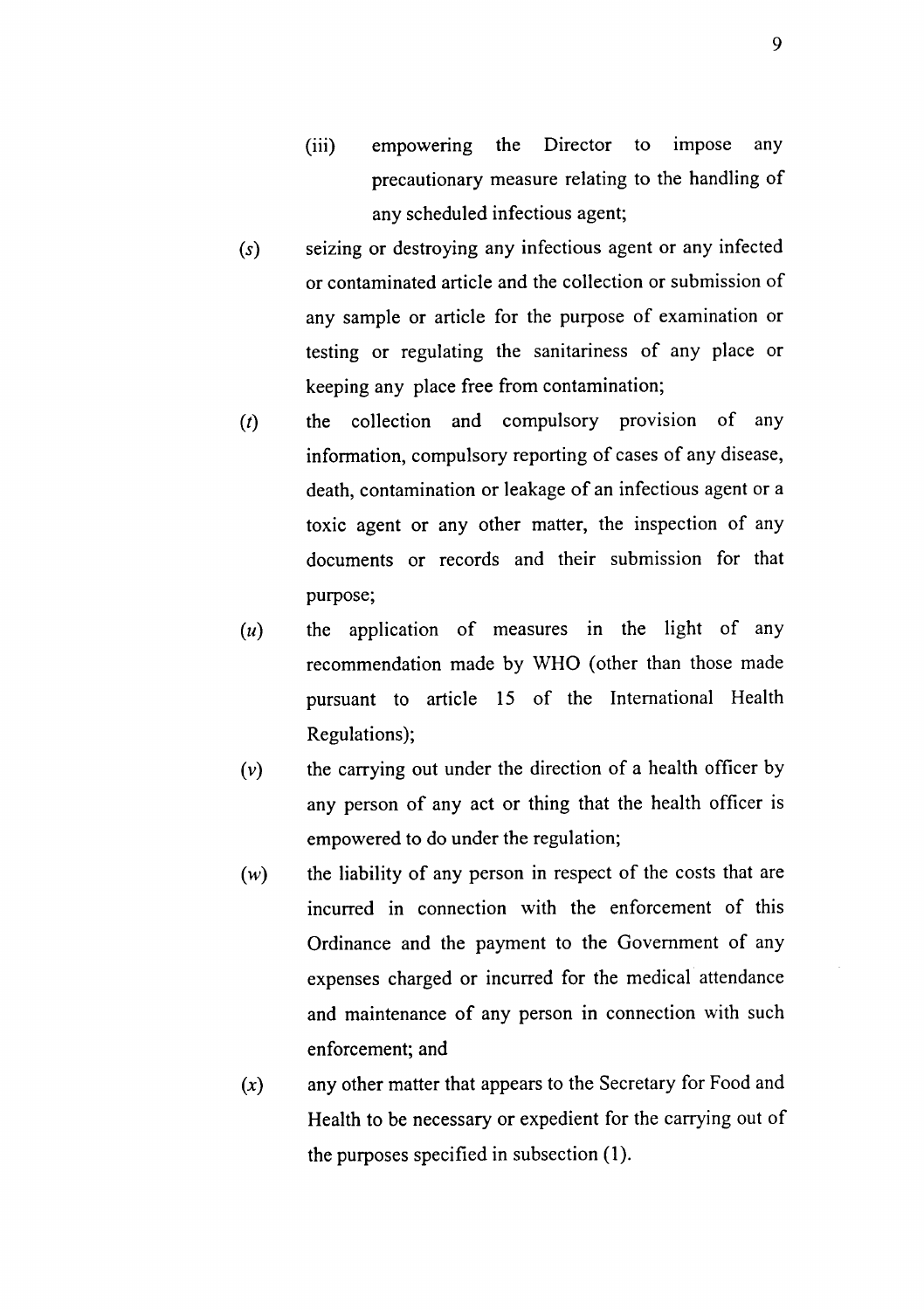$(3)$ The regulation may provide that a contravention of any provision of the regulation is an offence punishable with a fine not exceeding level 3 and a term of imprisonment not exceeding 6 months.

 $(4)$ The Secretary for Food and Health after consultation with the Secretary for Financial Services and the Treasury may by order published in the Gazette amend the fees prescribed in the regulation.

#### 8. Public health emergency regulation

 $(1)$ On any occasion which the Chief Executive in Council considers to be an occasion of a public health emergency, he may make regulations ("the regulation") for the purposes of preventing, combating or alleviating the effects of the public health emergency and protecting public health.

 $(2)$ Without limiting the generality of subsection (1), the regulation may provide for -

- $(a)$ requirements on a person to disclose or furnish any information that is relevant to the handling of a state of public health emergency;
- $(b)$ the disclosure to the public by a public officer of any information that is relevant to the handling of a state of public health emergency;
- $(c)$ the requisitioning of property and matters relating to compensation for such requisition;
- $(d)$ matters relating to the appointment of any person to act as a medical and health professional, the control of such appointed person, and the deeming of such appointed person to be registered under any enactment; and
- $(e)$ such incidental and supplementary matters as appear to the Chief Executive in Council to be necessary or expedient for the purposes of the regulation.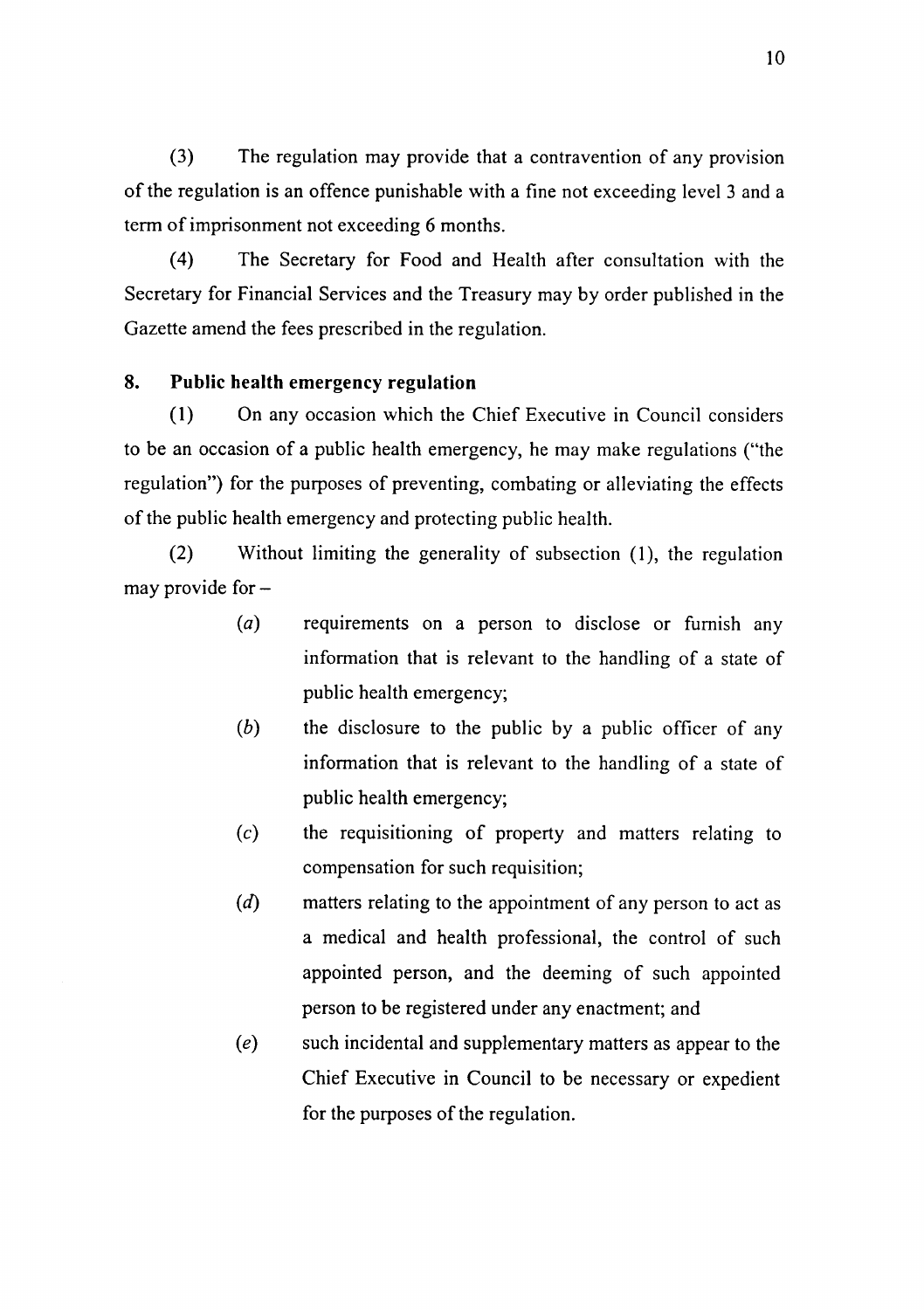The regulation may provide that a contravention of any provision  $(3)$ of the regulation is an offence punishable with a fine not exceeding level 5 and a term of imprisonment not exceeding 6 months.

In this section, "public health emergency" (公共衛生緊急事態)  $(4)$  $means -$ 

- the occurrence of or the imminent threat of a disease, an  $(a)$ epidemic or a pandemic;
- the occurrence of a novel, or highly infectious, agent or  $(b)$ matter; or
- the widespread exposure or the imminent threat of  $(c)$ widespread exposure of human beings to an infectious agent,

that has a high probability of causing a large number of deaths in the population or a large number of serious disabilities (whether or not long-term) in the population.

#### Measures applied in light of WHO's 9. temporary recommendations

The Director may, for the purposes of preventing the introduction  $(1)$ into, the spread in and the transmission from, Hong Kong of any disease, by order published in the Gazette, prescribe any measure to be applied in the light of any temporary recommendation made by WHO pursuant to articles 15, 17 and 18 of the International Health Regulations.

An order under subsection (1) is subsidiary legislation.  $(2)$ 

# PART<sub>5</sub>

### **MISCELLANEOUS**

### 10. Police to furnish assistance

The Commissioner of Police shall furnish such police assistance as any health officer may require for the purpose of enabling the health officer to -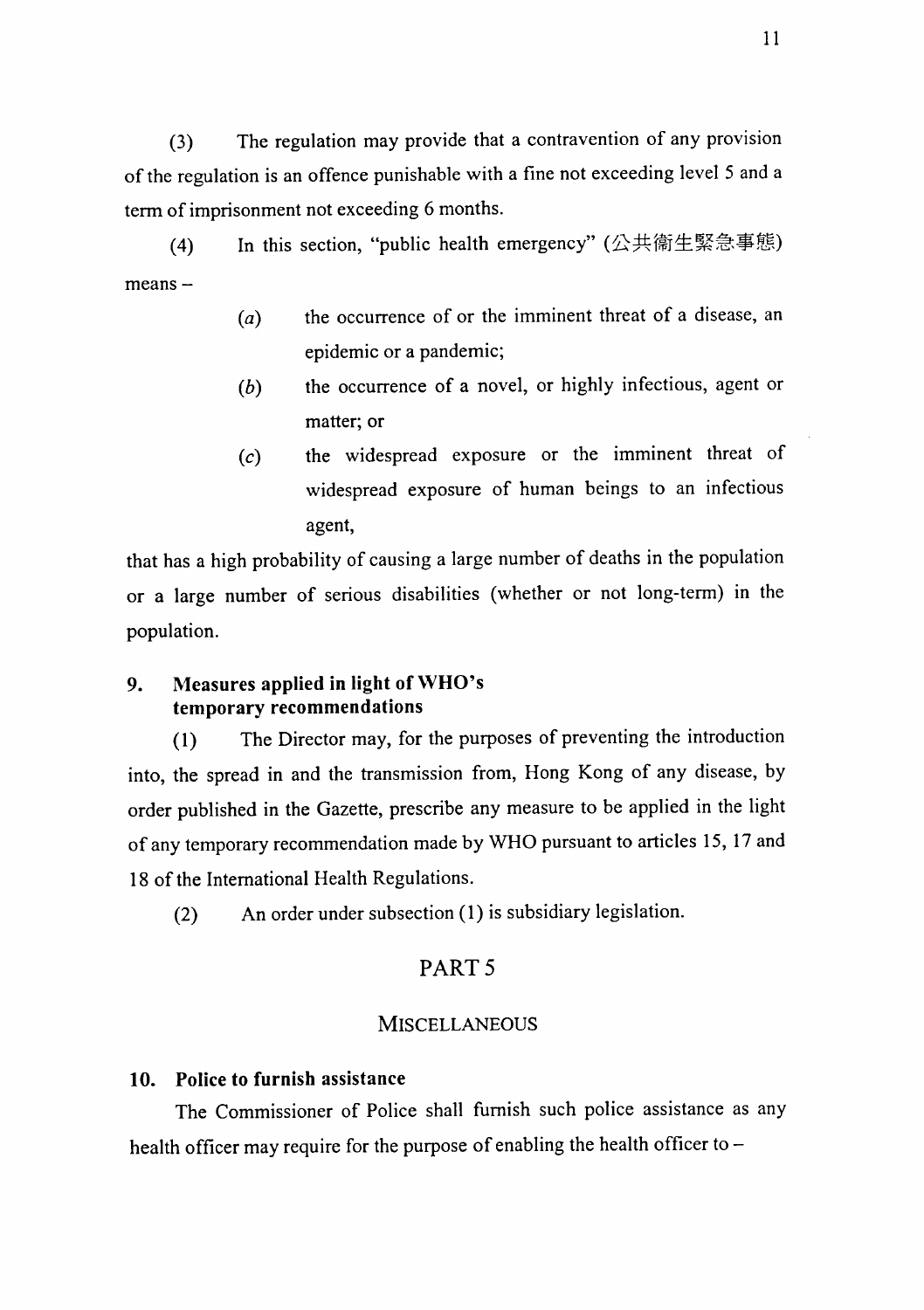- $(a)$ exercise the powers conferred on the health officer by this Ordinance; and
- $(b)$ deal with vessels and aircraft and persons and things on board the vessels and aircraft in the manner prescribed by this Ordinance.

#### Obstruction of health officers, etc.  $11.$

 $(1)$ A person shall not obstruct, or assist in obstructing a health officer, a police officer, or a public officer or a person appointed under this Ordinance, in the exercise of a power or performance of a function under this Ordinance.

 $(2)$ A person who contravenes subsection (1) commits an offence and is liable on conviction to a fine at level 2 and to imprisonment for 2 months.

#### 12. Compensation

Where any article is damaged, destroyed, seized, surrendered or is  $(1)$ submitted to any person pursuant to this Ordinance, the Director may order the payment of such compensation as is just and equitable in the circumstances.

 $(2)$ Any dispute as to whether compensation is payable or the amount of compensation may, in default of agreement, be resolved or determined by arbitration in accordance with the Arbitration Ordinance (Cap. 341).

 $(3)$ Subsection (1) does not apply to cases for which compensation is provided for by regulations made under section 8.

#### $13.$ Immunity from personal liability of health officers. etc.

 $(1)$ No personal liability is incurred by a health officer, or a public officer or a person acting under his direction in respect of anything done or omitted to be done by the health officer, or public officer or person in good faith in the exercise or purported exercise of a power, or performance or purported performance of a function, under this Ordinance.

The protection conferred by subsection (1) does not affect any  $(2)$ liability in tort of the Government for that act or omission.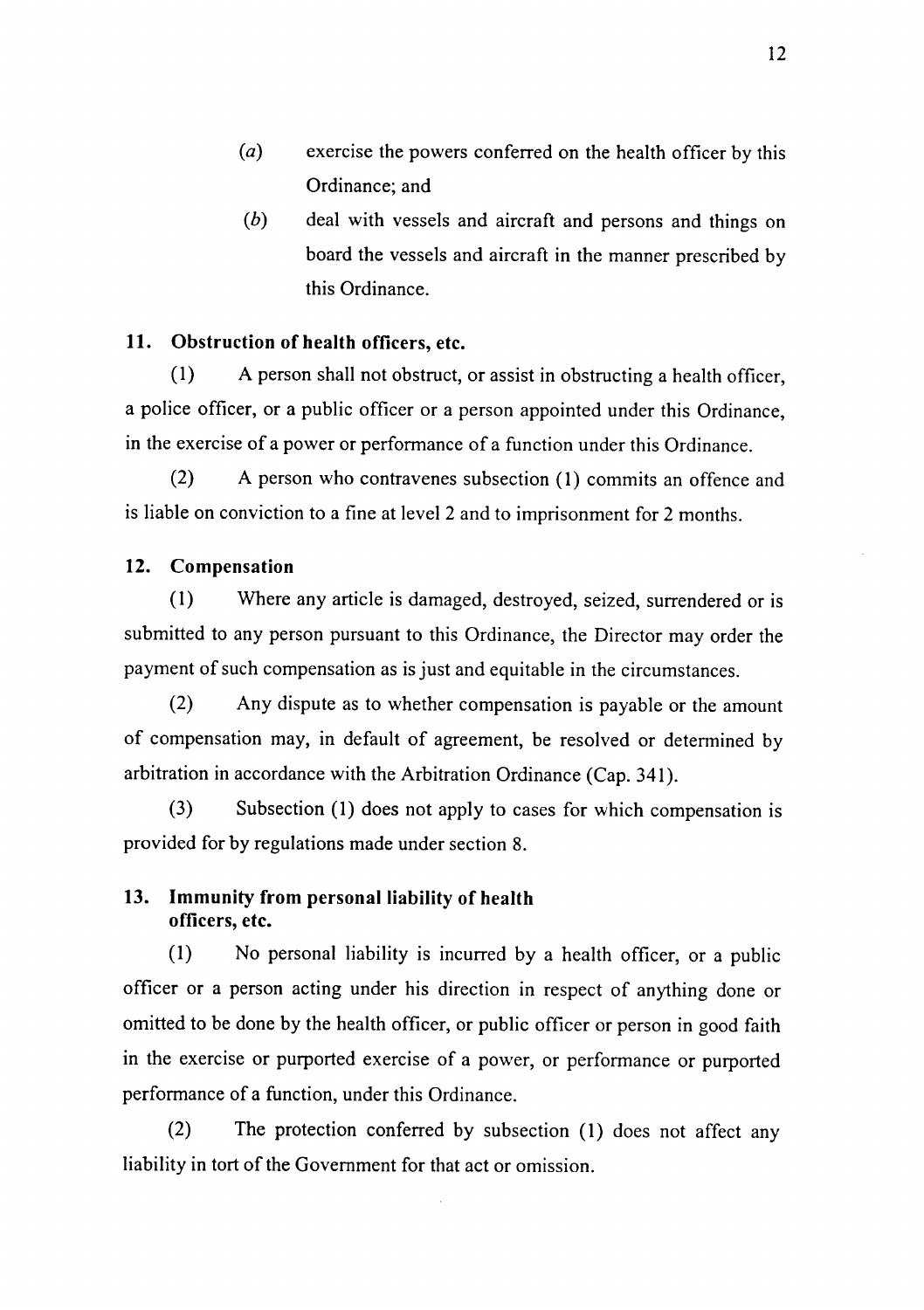### 14. Internal management of vessels or aircraft of war not to be interfered with

This Ordinance shall not in any way interfere with the internal management of any vessels or aircraft of war of the Chinese People's Liberation Army or of foreign vessels or aircraft of war, or with their freedom to proceed whenever the officer in command may deem such course requisite.

### 15. Amendment of Schedules

The Director may by notice published in the Gazette amend Schedules 1 and  $2.$ 

# PART<sub>6</sub>

### REPEALS, SAVINGS AND CONSEQUENTIAL AMENDMENTS

#### 16. Repeals

The Quarantine and Prevention of Disease Ordinance (Cap. 141) is  $(1)$ repealed.

The Prevention of the Spread of Infectious Diseases Regulations  $(2)$ (Cap. 141 sub. leg. B) are repealed.

The Quarantine (Measures on Departure) Regulations (Cap. 141  $(3)$ sub. leg. C) are repealed.

The Quarantine and Prevention of Disease (Scale of Charges)  $(4)$ Regulations (Cap. 141 sub. leg. D) are repealed.

The Quarantine and Prevention of Disease Ordinance (Declaration  $(5)$ under section 2(1)) Notice 1998 (Cap. 141 sub. leg. E) is repealed.

The Quarantine and Prevention of Disease Ordinance (Sanitary  $(6)$ Aerodrome) Declaration 1998 (Cap. 141 sub. leg. F) is repealed.

### 17. Saving of regulations

The Boats and Wharves (Supply of Water) Regulations (Cap. 141 sub. leg.  $A$ ) –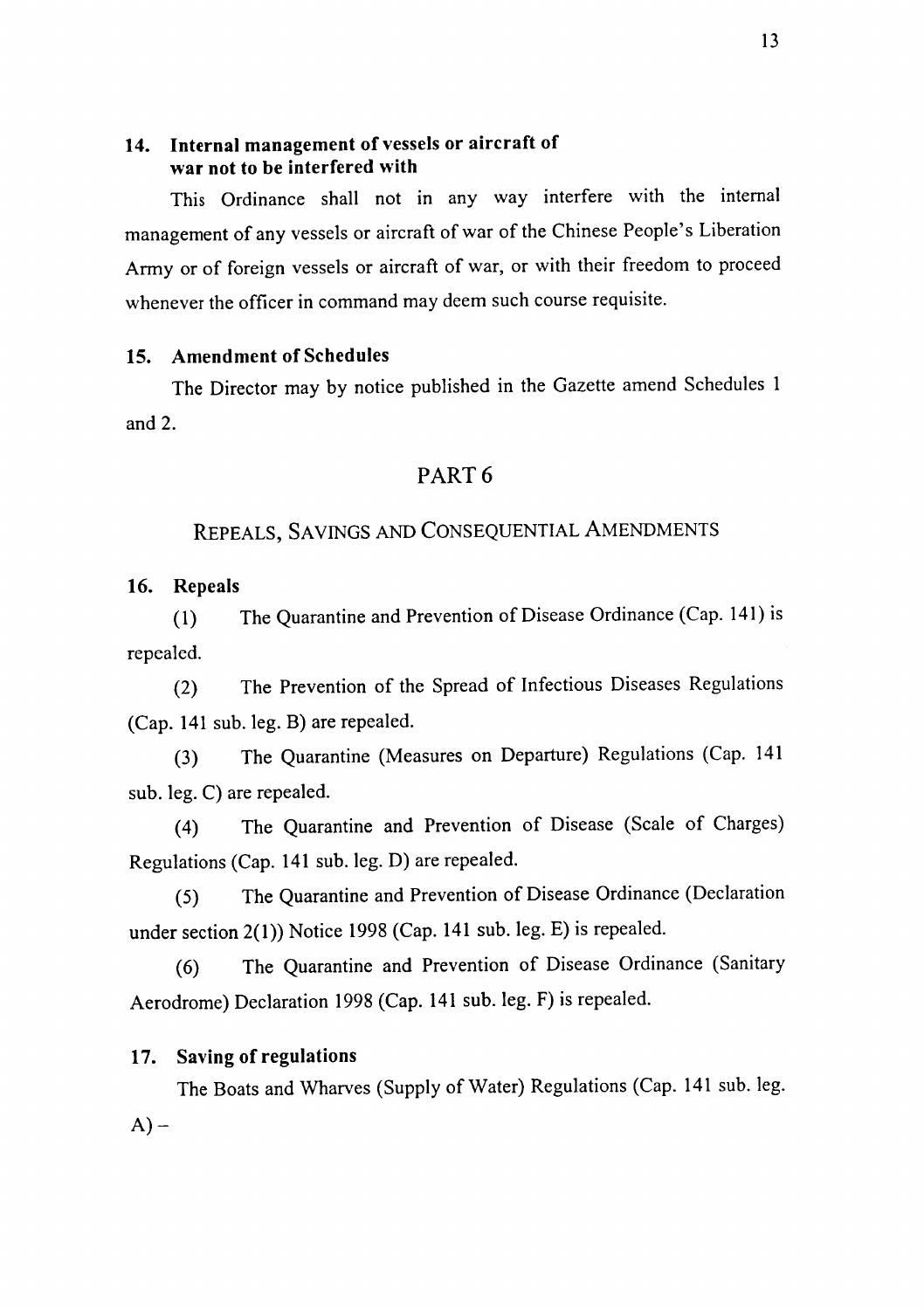- $(a)$ shall, notwithstanding the repeal under section 16(1). continue in operation; and
- $(b)$ shall be deemed for all purposes to have been made by the Secretary for Food and Health under section 7.

#### **18. Consequential amendments**

Section 46(3) of the Public Health and Municipal Services  $(1)$ Ordinance (Cap. 132) is amended by repealing "Quarantine and Prevention of Disease Ordinance (Cap. 141)" and substituting "Prevention and Control of Disease Ordinance ( of  $2007$ ".

 $(2)$ Section 2(2) of the Public Health (Animals and Birds) Ordinance (Cap. 139) is amended by repealing "Quarantine and Prevention of Disease Ordinance (Cap. 141)" and substituting "Prevention and Control of Disease Ordinance ( of 2007)".

 $(3)$ Section 19(1) of the Midwives Registration Ordinance (Cap. 162) is amended  $-$ 

- $(a)$ by adding "scheduled" before "infectious disease":
- $(b)$ by repealing "Quarantine and Prevention of Disease Ordinance (Cap. 141)" and substituting "Prevention and Control of Disease Ordinance ( of 2007)".

 $(4)$ Section 25(1) of the Nurses Registration Ordinance (Cap. 164) is  $amended -$ 

- $(a)$ by adding "scheduled" before "infectious disease":
- $(b)$ by repealing "Quarantine and Prevention of Disease Ordinance (Cap. 141)" and substituting "Prevention and Control of Disease Ordinance ( of 2007)".

 $(5)$ Regulation  $4(1)(b)(v)$  of the Nurses (Registration and Disciplinary Procedure) Regulations (Cap. 164 sub. leg. A) is amended –

> $(a)$ by adding "scheduled" before "infectious disease";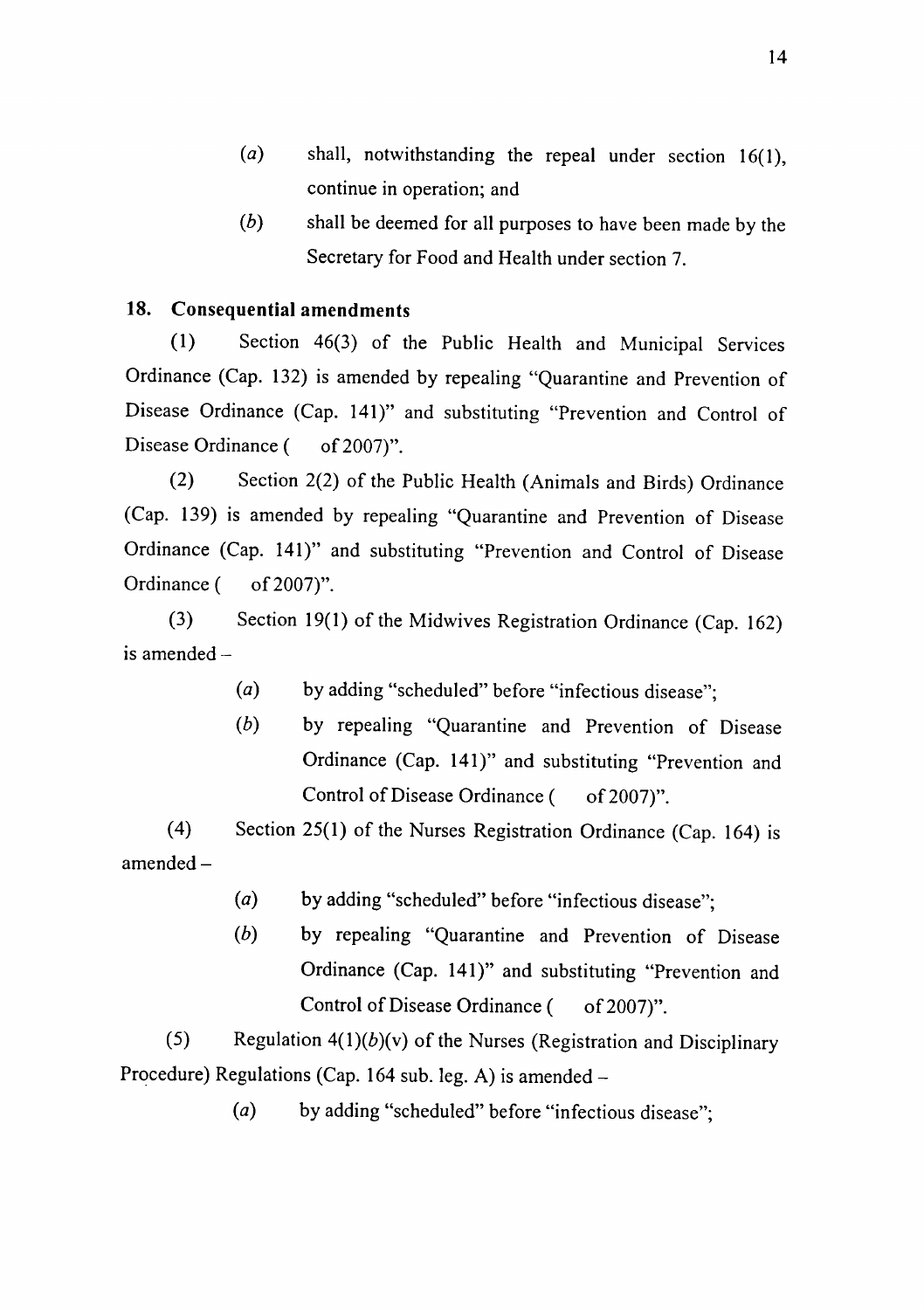$(b)$ by repealing "Quarantine and Prevention of Disease Ordinance (Cap. 141)" and substituting "Prevention and Control of Disease Ordinance ( of 2007)".

 $(6)$ Regulation  $4(1)(b)(v)$  of the Enrolled Nurses (Enrolment and Disciplinary Procedure) Regulations (Cap. 164 sub. leg. B) is amended -

- by adding "scheduled" before "infectious disease";  $(a)$
- $(b)$ by repealing "Quarantine and Prevention of Disease Ordinance (Cap. 141)" and substituting "Prevention and Control of Disease Ordinance ( of  $2007$ ".

 $(7)$ Regulation 41 of the Child Care Services Regulations (Cap. 243 sub. leg. A) is amended  $-$ 

- $(a)$ in the heading, by repealing "Infectious diseases" and substituting "Scheduled infectious diseases";
- $(b)$ in paragraph  $(1)$  –
	- $(i)$ by repealing "any infectious disease" and substituting "any scheduled infectious disease";
	- $(ii)$ by repealing "an infectious" disease" and substituting "a scheduled infectious disease";
- in paragraph (2), by repealing "infectious disease" where it  $(c)$ twice appears and substituting "scheduled infectious disease";
- $(d)$ in paragraph  $(3)$  –
	- by repealing ""infectious disease" (傳染病)" and  $(i)$ substituting ""scheduled infectious disease" (表列 傳染病)";
	- $(ii)$ by repealing "Quarantine and Prevention of Disease Ordinance (Cap. 141)" and substituting "Prevention and Control of Disease Ordinance of 2007)".  $\left($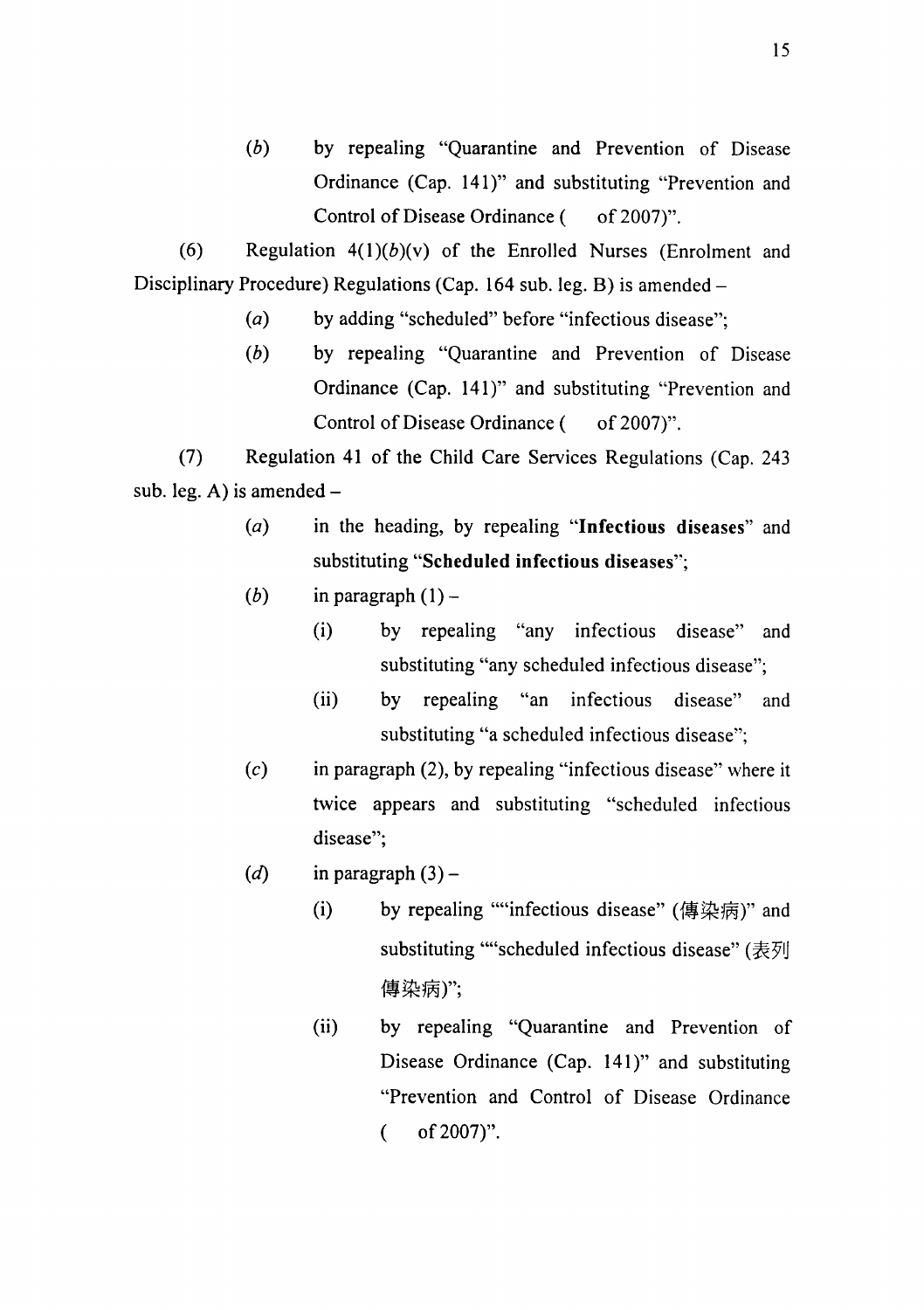The Education Regulations (Cap. 279 sub. leg. A) is amended - $(8)$ 

- in regulation  $2 (a)$ 
	- by repealing the definition of "infectious disease";  $(i)$
	- by adding  $(ii)$ 
		- ""scheduled infectious disease" (表列傳染病) has the same meaning as in the Prevention and Control of Disease Ordinance of 2007);";  $\overline{(\ }$
- in regulation  $53 (b)$ 
	- in the heading, by repealing "Infectious diseases"  $(i)$ and substituting "Scheduled infectious diseases";
	- in paragraph  $(1)$   $(ii)$ 
		- by repealing "any infectious disease" and  $(A)$ substituting "any scheduled infectious disease";
		- by repealing "an infectious disease" and (B) scheduled infectious  $a^{\prime\prime}$ substituting disease";
	- in paragraph (2), by repealing "infectious disease"  $(iii)$ where it twice appears and substituting "scheduled infectious disease".

Regulation  $41(2)(i)$  of the Shipping and Port Control Regulations  $(9)$ (Cap. 313 sub. leg. A) is amended by repealing "Quarantine and Prevention of Disease Ordinance (Cap. 141)" and substituting "Prevention and Control of Disease Ordinance ( of 2007)".

The Residential Care Homes (Elderly Persons) Regulation (Cap.  $(10)$ 459 sub. leg. A) is amended  $-$ 

- in section  $2 (a)$ 
	- by repealing the definition of "infectious disease";  $(i)$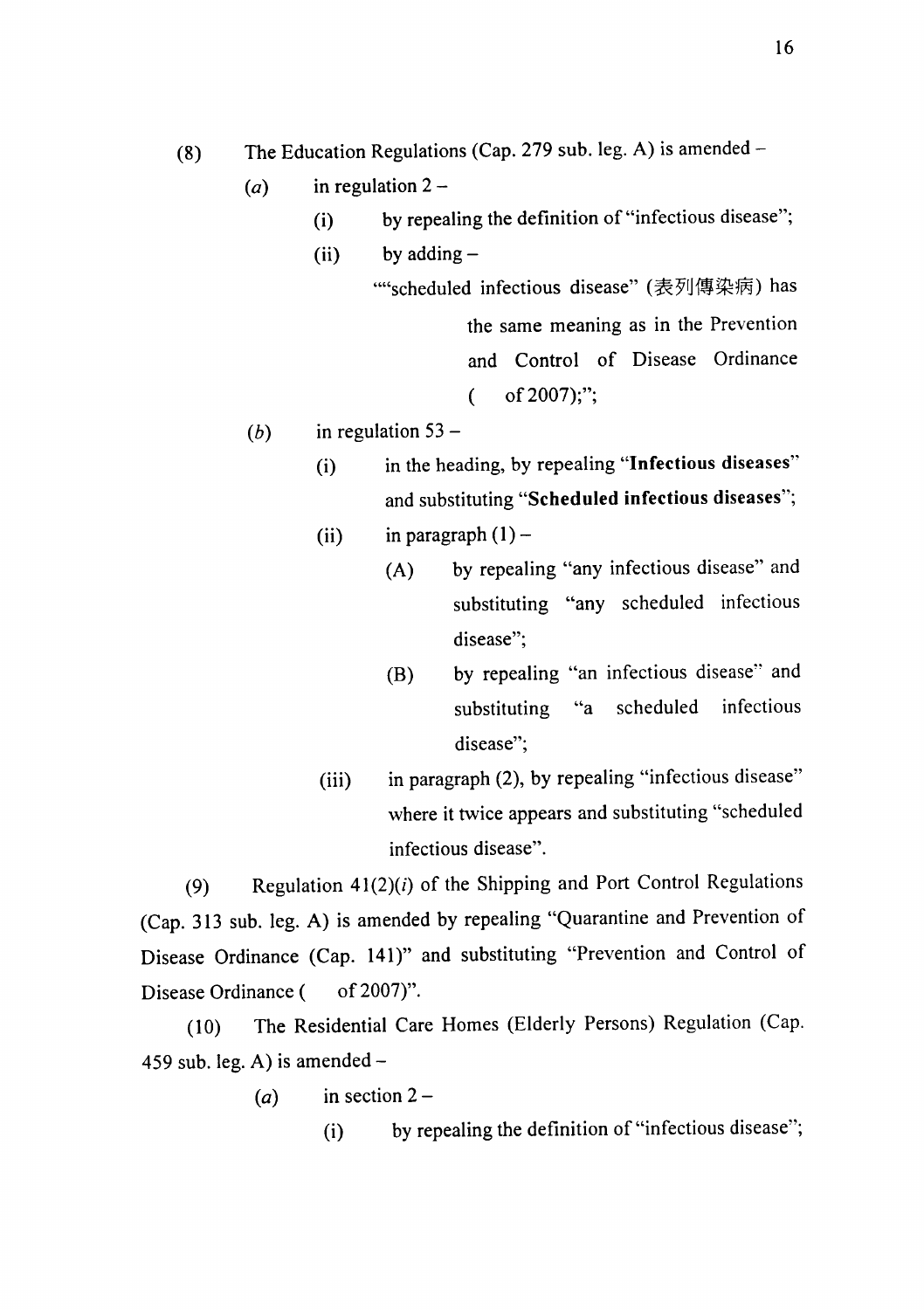- in the English text, in the definition of "particulars"  $(ii)$ of identity", by repealing the full stop and substituting a semicolon;
- $(iii)$ by adding  $-$ 
	- ""scheduled infectious disease" (表列傳染病) has the same meaning as in the Prevention and Control of Disease Ordinance of 2007).";  $\overline{(\ }$
- $(b)$ in section  $18$ 
	- in the heading, by repealing "infectious disease"  $(i)$ and substituting "scheduled infectious disease";
	- $(ii)$ by repealing "infectious disease" where it twice appears and substituting "scheduled infectious disease".

Section  $61(3)(a)$  of the Disability Discrimination Ordinance (Cap.  $(11)$ 487) is repealed and the following substituted  $-$ 

> " $(a)$ any scheduled infectious disease, or a disease caused by a scheduled infectious agent, within the meaning of the Prevention and Control of Disease Ordinance ( <sub>of</sub> 2007); and".

 $(12)$ Section  $22(2)(i)$  of the Merchant Shipping (Local Vessels) (General) Regulation (Cap. 548 sub. leg. F) is amended by repealing "Quarantine and Prevention of Disease Ordinance (Cap. 141)" and substituting "Prevention and Control of Disease Ordinance ( of 2007)".

Section  $1(c)$  of Schedule 2 to the Shenzhen Bay Port Hong Kong  $(13)$ Port Area Ordinance (4 of 2007) is repealed and the following substituted  $-$ 

> an order made under the Prevention and Control of " $(c)$ Disease Ordinance ( of 2007) or its regulations prohibiting a person from leaving Hong Kong without the permission of a health officer;".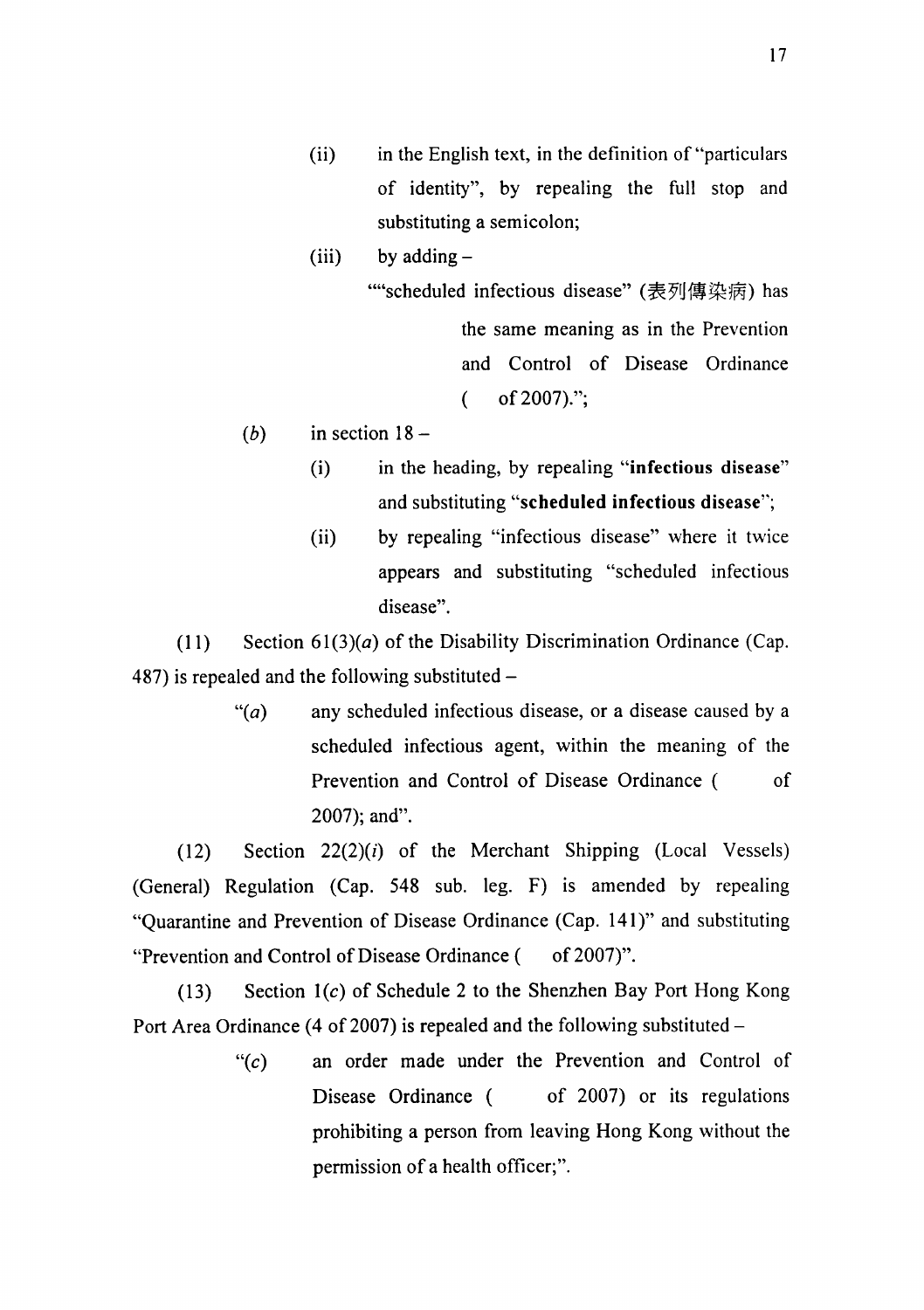# **SCHEDULE 1**

# $[ss. 2 & 15]$

# **SCHEDULED INFECTIOUS DISEASES**

- Acute poliomyelitis (急性脊髓灰質炎(小兒麻痺))  $1.$
- 2. Amoebic dysentery (阿米巴痢疾)
- $3.$ Anthrax (炭疽)
- $\overline{4}$ . Bacillary dysentery (桿菌痢疾)
- $5<sub>1</sub>$ Botulism (肉毒中毒)
- 6. Chickenpox (水痘)
- $7.$ Cholera (霍亂)
- Community-associated methicillin-resistant Staphylococcus aureus 8. infection (社區型耐甲氧西林金黃葡萄球菌感染)
- 9. Creutzfeldt-Jakob disease (克雅二氏症)
- $10.$ Dengue fever (登革熱)
- 11. Diphtheria (白喉)
- $12.$ Escherichia coli O157:H7 infection (大腸桿菌 O157:H7 感染)
- $13.$ Food poisoning (食物中毒)
- $14.$ Haemophilus influenzae type b infection (invasive) (乙型流感嗜血 桿菌感染 (侵入性))
- Hantavirus infection (漢坦病毒感染) 15.
- Influenza A (H2), Influenza A (H5), Influenza A (H7), Influenza A 16. (H9)(甲型流行性感冒(H2)、甲型流行性感冒(H5)、甲型流行 性感冒 (H7)、 甲型流行性感冒 (H9))
- 17. Japanese encephalitis (日本腦炎)
- 18. Legionnaires' disease (退伍軍人病)
- 19. Leprosy (麻風)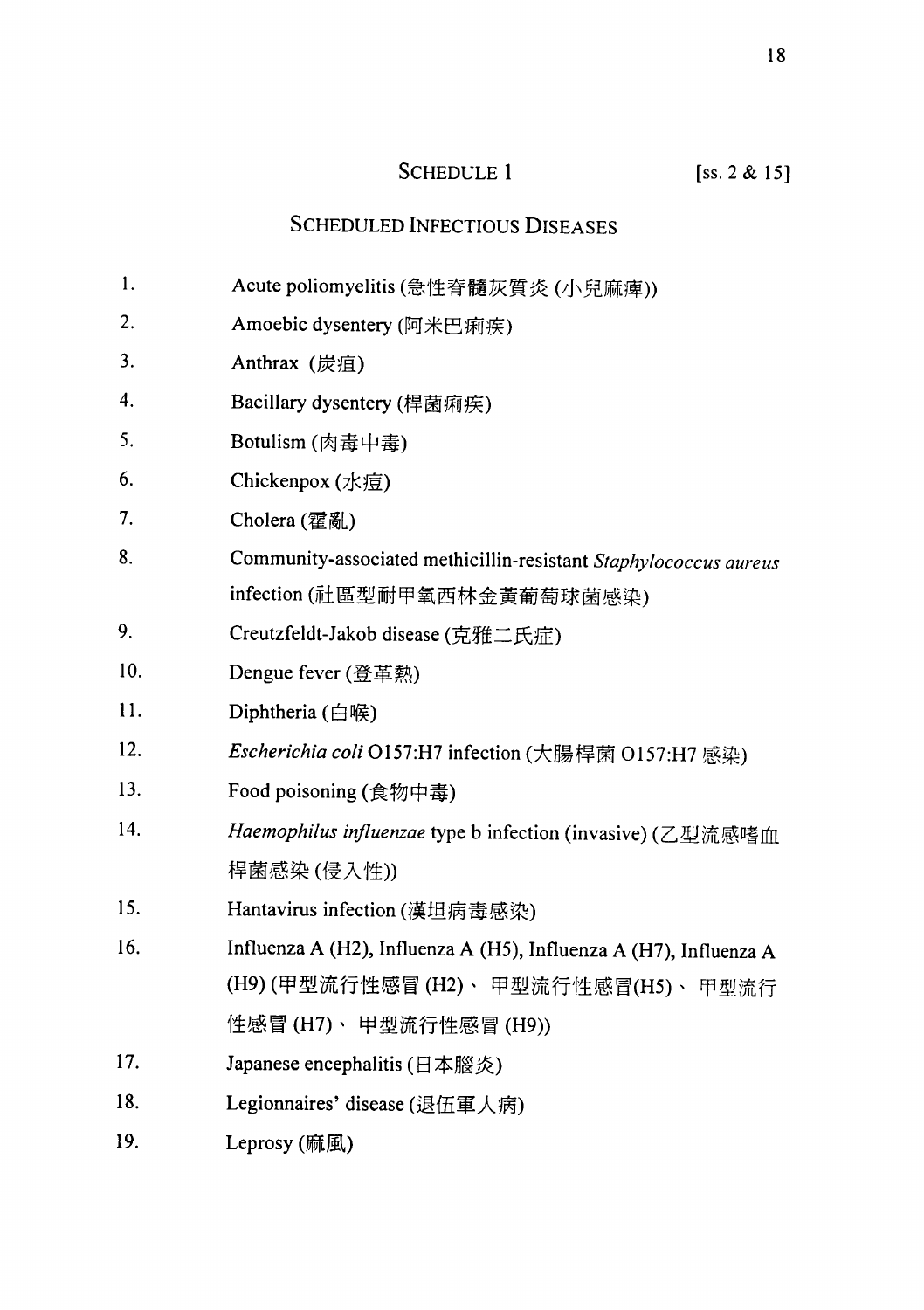| 20. | Leptospirosis (鈎端螺旋體病)                                 |
|-----|--------------------------------------------------------|
| 21. | Listeriosis (李斯特菌病)                                    |
| 22. | Malaria $(E#K)$                                        |
| 23. | Measles $(\overline{m}$ 疹)                             |
| 24. | Meningococcal infection (invasive) (腦膜炎雙球菌感染 (侵入性))    |
| 25. | Mumps (流行性腮腺炎)                                         |
| 26. | Paratyphoid fever (副傷寒)                                |
| 27. | Plague (鼠疫)                                            |
| 28. | Psittacosis (鸚鵡熱)                                      |
| 29. | Q fever (寇熱)                                           |
| 30. | Rabies (狂犬病)                                           |
| 31. | Relapsing fever (回歸熱)                                  |
| 32. | Rubella and congenital rubella syndrome (風疹 (德國麻疹) 及先天 |
|     | 性風疹綜合症)                                                |
| 33. | Scarlet fever (猩紅熱)                                    |
| 34. | Severe Acute Respiratory Syndrome (嚴重急性呼吸系統綜合症)        |
| 35. | Smallpox $(天$ 花                                        |
| 36. | Streptococcus suis infection (豬鏈球菌感染)                  |
| 37. | Tetanus (破傷風)                                          |
| 38. | Tuberculosis (結核病)                                     |
| 39. | Typhoid fever (傷寒)                                     |
| 40. | Typhus and other rickettsial diseases (斑疹傷寒及其他立克次體     |
|     | 病)                                                     |
| 41. | Viral haemorrhagic fever (病毒性出血熱)                      |
| 42. | Viral hepatitis (病毒性肝炎)                                |
| 43. | West Nile Virus Infection (西尼羅河病毒感染)                   |

 $\mathcal{L}^{\text{max}}_{\text{max}}$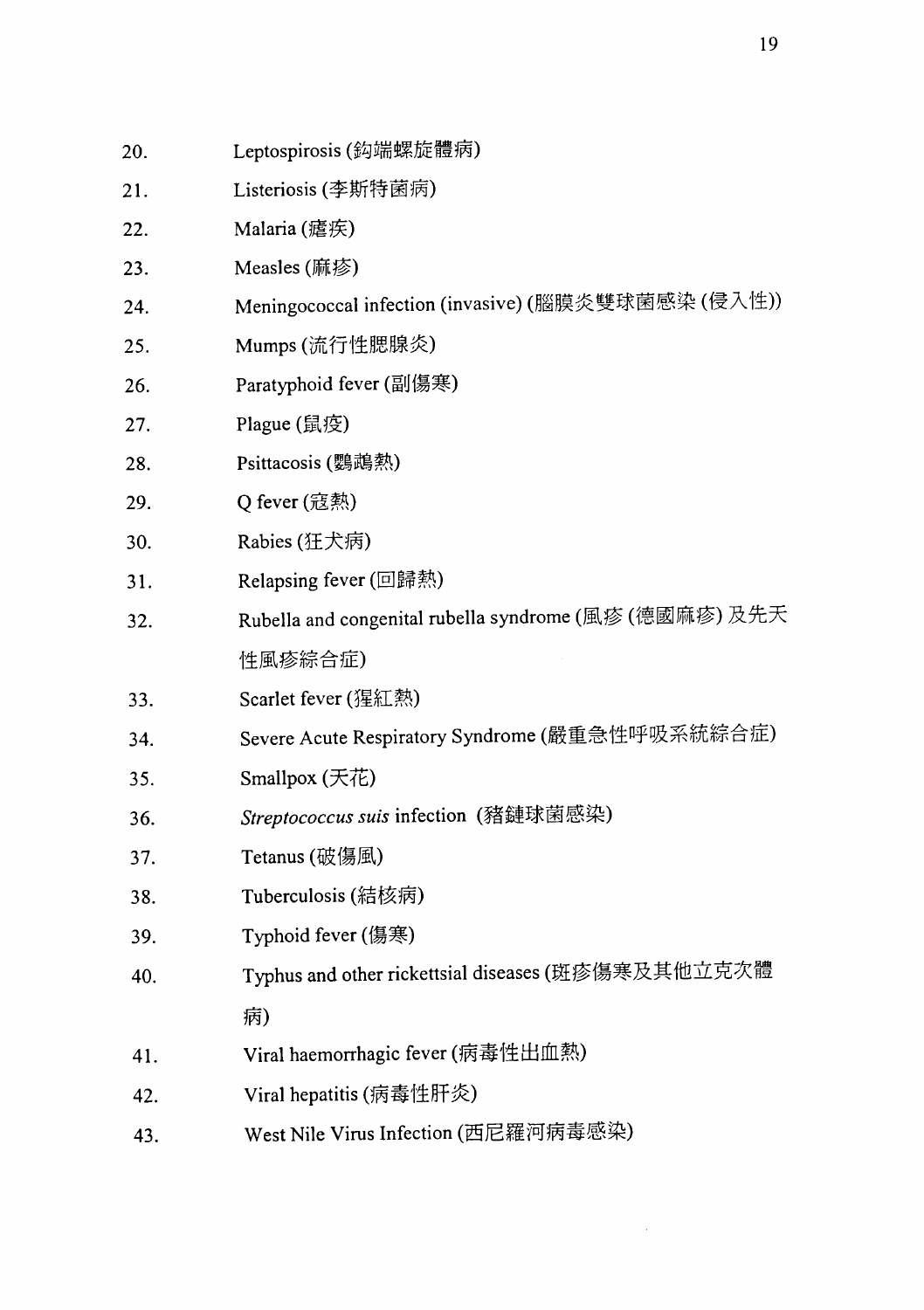- 44. Whooping cough (百日咳)
- 45. Yellow fever (黃熱病)

# **SCHEDULE 2**

### [ss.  $2 & 15$ ]

# **SCHEDULED INFECTIOUS AGENTS**

- Bacillus anthracis (炭疽芽胞桿菌) 1.
- Clostridium botulinum (肉毒桿菌) 2.
- $3.$ Crimean-Congo haemorrhagic fever virus (克里米亞-剛果出血 熱病毒)
- $\overline{4}$ . Dengue virus (登革病毒)
- 5. Ebola virus (埃博拉病毒)
- 6. Francisella tularensis (土拉桿菌)
- 7. Guanarito virus (瓜納瑞托病毒)
- 8. Hantavirus (漢坦病毒)
- Hendra virus (亨德拉病毒) 9.
- Herpes simiae virus (B virus) (猴疱疹病毒 (B 病毒)) 10.
- 11. Influenza virus type A (subtype H2, H5 and H7) (甲型流行性感冒 病毒 (H2、H5 及 H7 亞型))
- Japanese encephalitis virus (日本腦炎病毒)  $12.$
- 13. Junin virus (鳩寧病毒)
- Kyasanur Forest disease virus (基薩諾爾森林病病毒) 14.
- $15.$ Lassa virus (拉沙病毒)
- 16. Machupo virus (馬秋波病毒)
- 17. Marburg virus (馬爾堡病毒)
- 18. Monkeypox virus (猴痘病毒)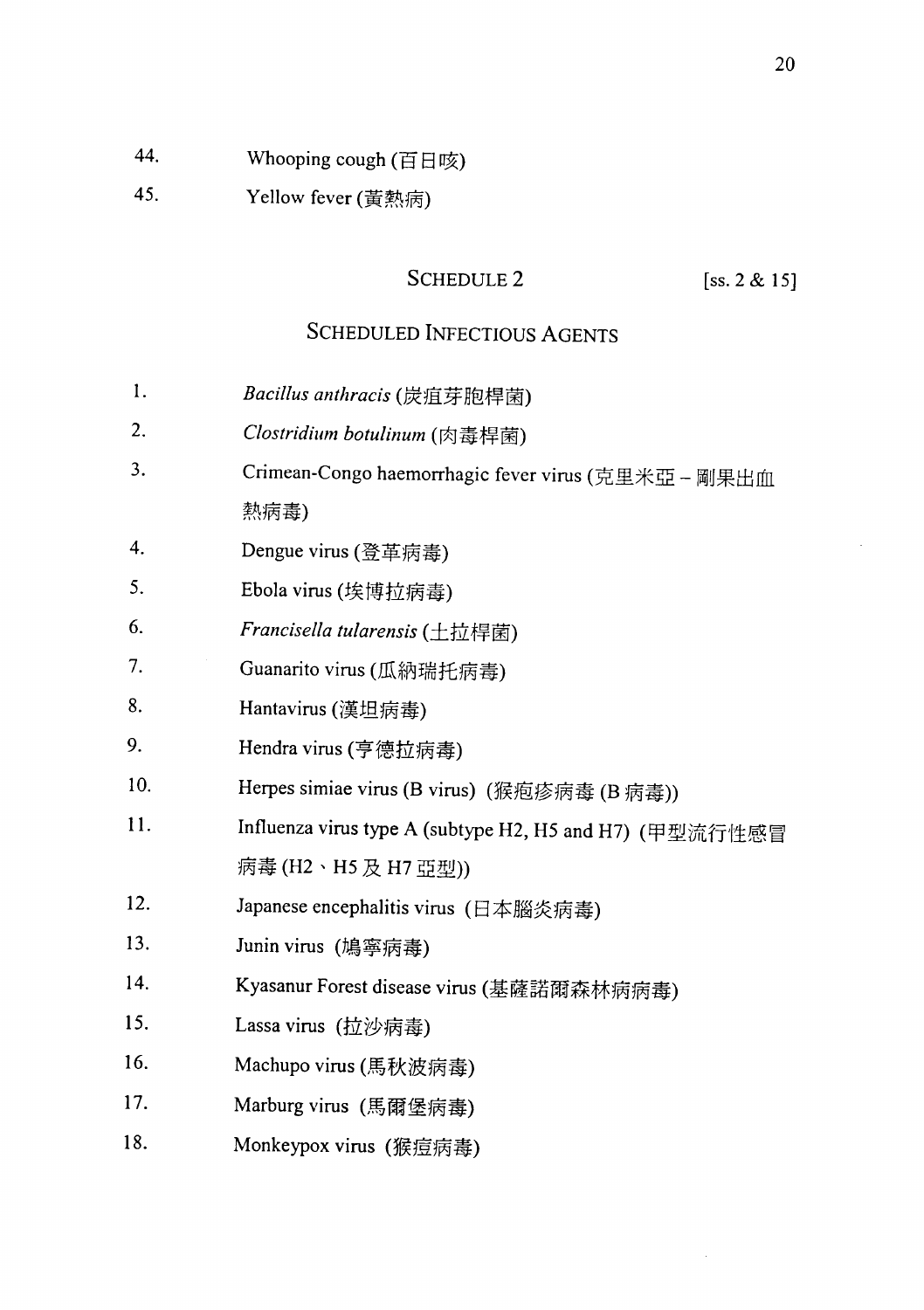| 19. | Mycobacterium tuberculosis (multidrug-resistant) (結核分枝桿菌 |  |
|-----|----------------------------------------------------------|--|
|     | (耐多藥))                                                   |  |
| 20. | Nipah virus (尼巴病毒)                                       |  |
| 21. | Omsk haemorrhagic fever virus (鄂木斯克出血熱病毒)                |  |
| 22. | Polio virus (wild) (脊髓灰質炎病毒 (野毒株))                       |  |
| 23. | Rabies or rabies-related virus (狂犬病毒或類狂犬病毒)              |  |
| 24. | Rift Valley fever virus (立夫特谷熱病毒)                        |  |
| 25. | Sabia virus (薩比亞病毒)                                      |  |
| 26. | Severe Acute Respiratory Syndrome - coronavirus (嚴重急性呼吸  |  |
|     | 系統綜合症 – 冠狀病毒)                                            |  |
| 27. | Tick-borne encephalitis virus (蜱傳腦炎病毒)                   |  |
| 28. | Variola virus (天花病毒)                                     |  |
| 29. | West Nile virus (西尼羅河病毒)                                 |  |
| 30. | Yellow fever virus (黃熱病毒)                                |  |
| 31. | Yersinia pestis (鼠疫耶爾森菌)                                 |  |

# **Explanatory Memorandum**

The object of this Bill is to replace the Quarantine and Prevention of Disease Ordinance (Cap. 141) ("the Ordinance") by a new Ordinance that is designed to bring the legislative basis for measures to control and prevent disease up-to-date and into line with the requirements of the International Health Regulations (2005).

The Bill is divided into 6 Parts.  $2.$ 

# Part 1 of the Bill contains the preliminary matters

- Clause 1 provides for the short title and commencement.  $3.$
- Clause 2 provides for the definitions of the terms used in the Bill. 4.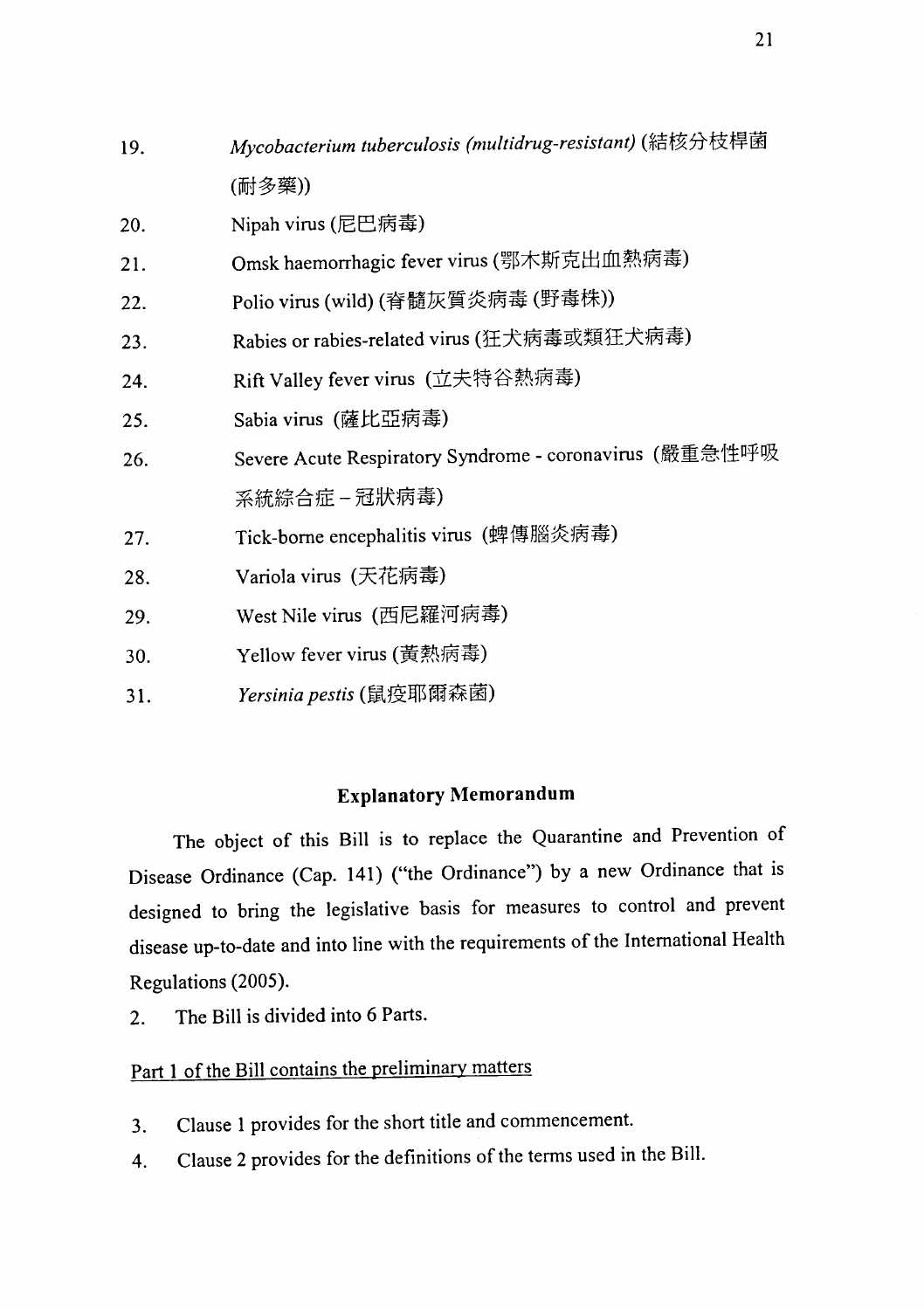# Part 2 of the Bill contains provisions relating to the seizure and forfeiture of articles

Clause 3 provides that a health officer may, with the approval in writing of 5. the Director of Health ("the Director") and for the purpose of the control or preventing the spread of any disease that poses a public health risk, seize any article that the health officer has reason to believe is an infectious agent or contains an infectious agent.

Clause 4 provides that a health officer may forfeit any article that is taken 6. into Hong Kong illegally.

# Part 3 of the Bill contains provisions relating to the powers of arrest

Clause 5 provides for the power of a health officer, etc. to stop, detain and 7. arrest a person who has committed or is committing an offence under the Bill or who has obstructed or assisted in the obstruction of the health officer, etc. in the performance of statutory functions.

Clause 6 provides for the power to arrest a person who escapes from 8. detention.

# Part 4 of the Bill contains provisions relating to the power to make regulation

Clause 7 empowers the Secretary for Food and Health to make regulation 9. for the purpose of the prevention of any disease and the spread of any disease and contamination.

Clause 8 empowers the Chief Executive in Council to make public health  $10.$ emergency regulation for the purposes of preventing, combating or alleviating the effects of a public health emergency and protecting public health.

11. Clause 9 empowers the Director to prescribe by an order published in the Gazette any measure to be applied in the light of any temporary recommendation made by the World Health Organization.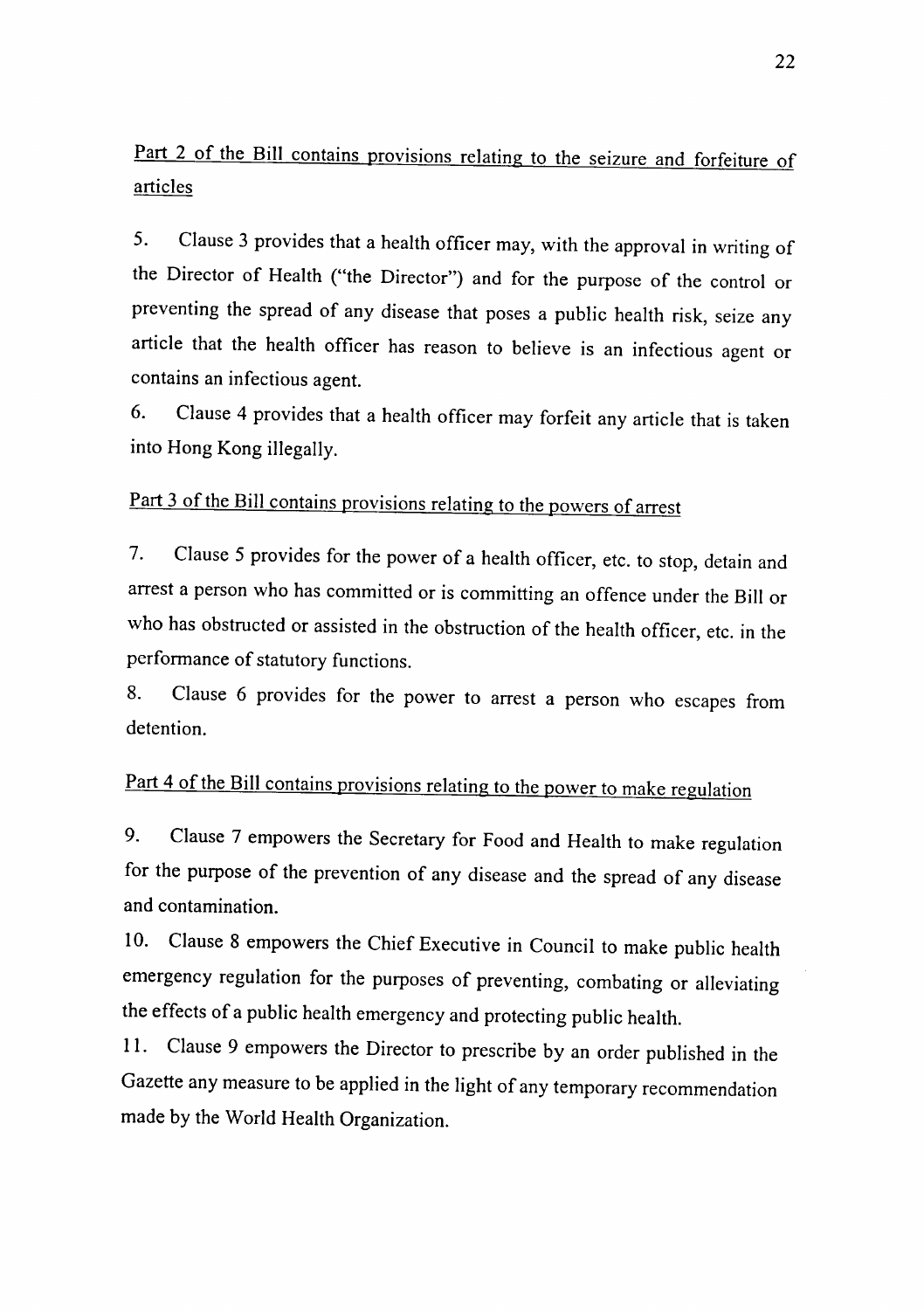### Part 5 of the Bill contains miscellaneous matters

Clause 10 requires the Commissioner of Police to furnish police assistance  $12.$ on the request of a health officer.

13. Clause 11 provides for the offence of obstructing or assisting in the obstruction of a health officer, etc. in the performance of statutory functions.

14. Clause 12 provides that the Director may order just and equitable compensation to be paid for any article that is damaged, destroyed, seized, surrendered or is submitted to any person pursuant to statutory authority.

15. Clause 13 provides for the immunity from any personal liability in respect of anything done or omitted to be done by a health officer or any public officer or persons acting under the direction of the health officer.

16. Clause 14 provides that the Bill does not affect vessels or aircraft of war.

17. Clause 15 empowers the Director to amend Schedules 1 and 2 of the Bill by way of a notice published in the Gazette.

Part 6 of the Bill contains provisions repealing the Ordinance and provides for the savings and consequential provisions

Clause 16 repeals the Ordinance and its regulations. 18.

Clause 17 continues in force the Boats and Wharves (Supply of Water) 19. Regulations (Cap. 141 sub. leg. A) despite the repeal of the Ordinance.

Clause 18 contains consequential amendments to other Ordinances. 20.

Schedule 1 contains the scheduled infectious diseases that are to be 21. controlled by the Bill.

Schedule 2 contains the scheduled infectious agents that are to be 22. controlled by the Bill.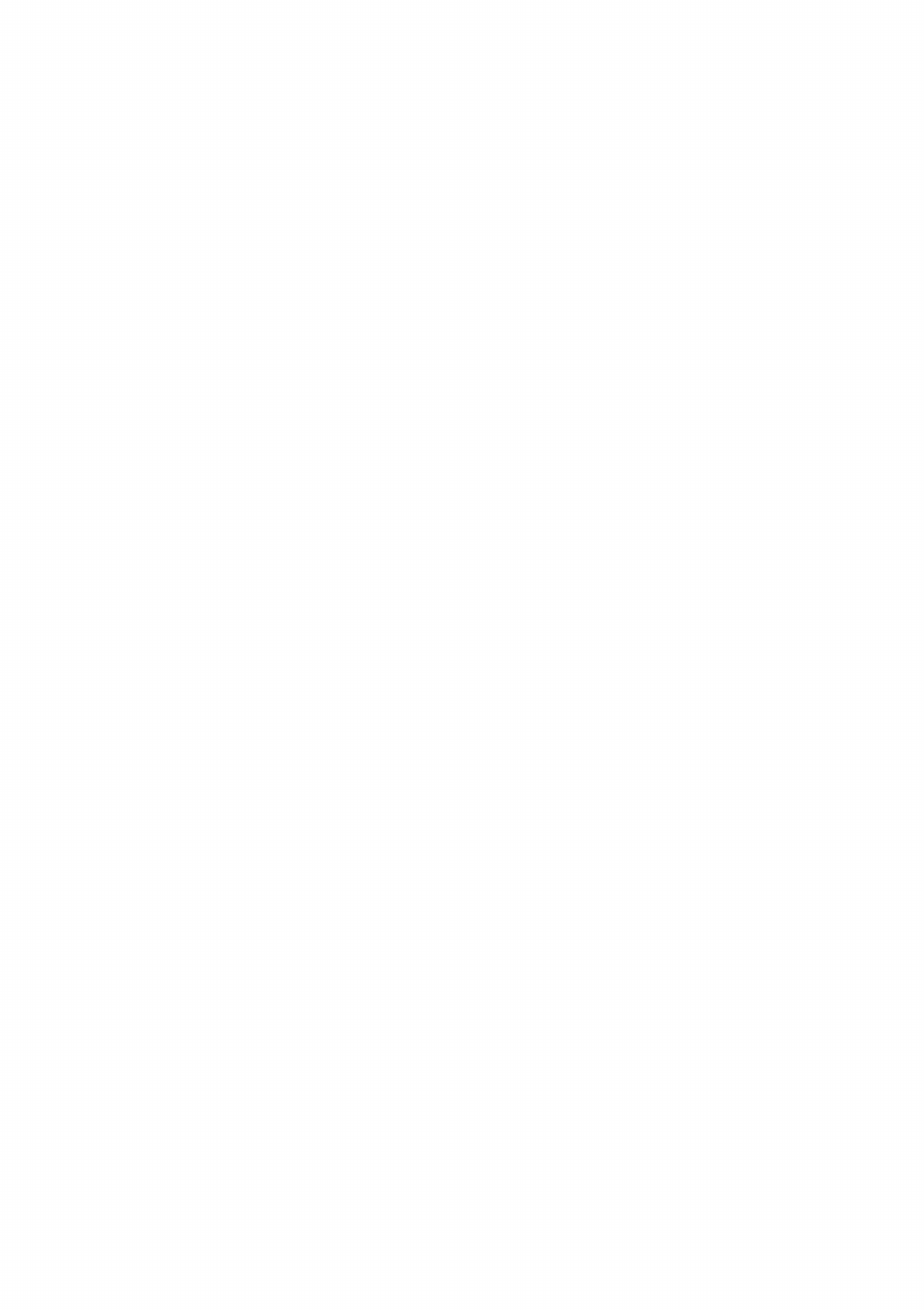# **Major Deletion and Addition of Powers under the Proposed Prevention and Control of Disease Bill as compared to the existing Quarantine and Prevention of Disease Ordinance (Cap. 141)**

| <b>Provisions in existing Ordinance</b><br>Section $8$ – Regulation making power<br>1.<br>rests with the CE in Council<br>2.<br>Sections 3 to 6, 19 to 40, 43 to 45, and<br>69 to $71$ – Provides the following<br>powers/ requirements relating to general be provided in the proposed new<br>measures against diseases, especially in<br>respect of vessels and aircraft<br>power to put contacts under<br>surveillance and isolation<br>power to conduct medical<br>examination on person from<br>infected place or port<br>power to inspect vessel and aircraft<br>power to require information from | New provisions in the Bill /<br><b>Remarks</b><br>Clause $7 -$ Regulation making<br>power rests with SFH                                                                                                                                                                                                                                                                                                                                                                                                                                                                                                                                                                                                                                                   |
|----------------------------------------------------------------------------------------------------------------------------------------------------------------------------------------------------------------------------------------------------------------------------------------------------------------------------------------------------------------------------------------------------------------------------------------------------------------------------------------------------------------------------------------------------------------------------------------------------------|------------------------------------------------------------------------------------------------------------------------------------------------------------------------------------------------------------------------------------------------------------------------------------------------------------------------------------------------------------------------------------------------------------------------------------------------------------------------------------------------------------------------------------------------------------------------------------------------------------------------------------------------------------------------------------------------------------------------------------------------------------|
|                                                                                                                                                                                                                                                                                                                                                                                                                                                                                                                                                                                                          |                                                                                                                                                                                                                                                                                                                                                                                                                                                                                                                                                                                                                                                                                                                                                            |
|                                                                                                                                                                                                                                                                                                                                                                                                                                                                                                                                                                                                          |                                                                                                                                                                                                                                                                                                                                                                                                                                                                                                                                                                                                                                                                                                                                                            |
| vessel/aircraft operator<br>requirement for notification of<br>disease by vessel and aircraft<br>power to restrict landing or<br>departure of vessels and aircraft<br>power to restrict movements of<br>persons or things from infected<br>vessels or aircraft<br>aircraft and vessels).<br>power to require operator of vessel<br>or aircraft to maintain the vessel or                                                                                                                                                                                                                                 | Similar powers will not be<br>included in the Bill.<br>They will<br>Prevention and Control of Disease<br>Regulation, updated and expanded<br>to reflect, <i>inter alia</i> , the<br>requirements of the IHR(2005).<br>In particular, the scope of disease<br>coverage will be expanded<br>(instead of limiting to the three<br>quarantinable disease, i.e. cholera,<br>plague and yellow fever) and the<br>powers will be applicable to<br>scheduled infectious diseases,<br>diseases caused by scheduled<br>infectious agents and<br>contamination (in some cases).<br>The power of inspection and other<br>relevant powers will be extended<br>to points of entry and to other<br>cross-boundary conveyances, e.g.<br>coaches and trucks (in addition to |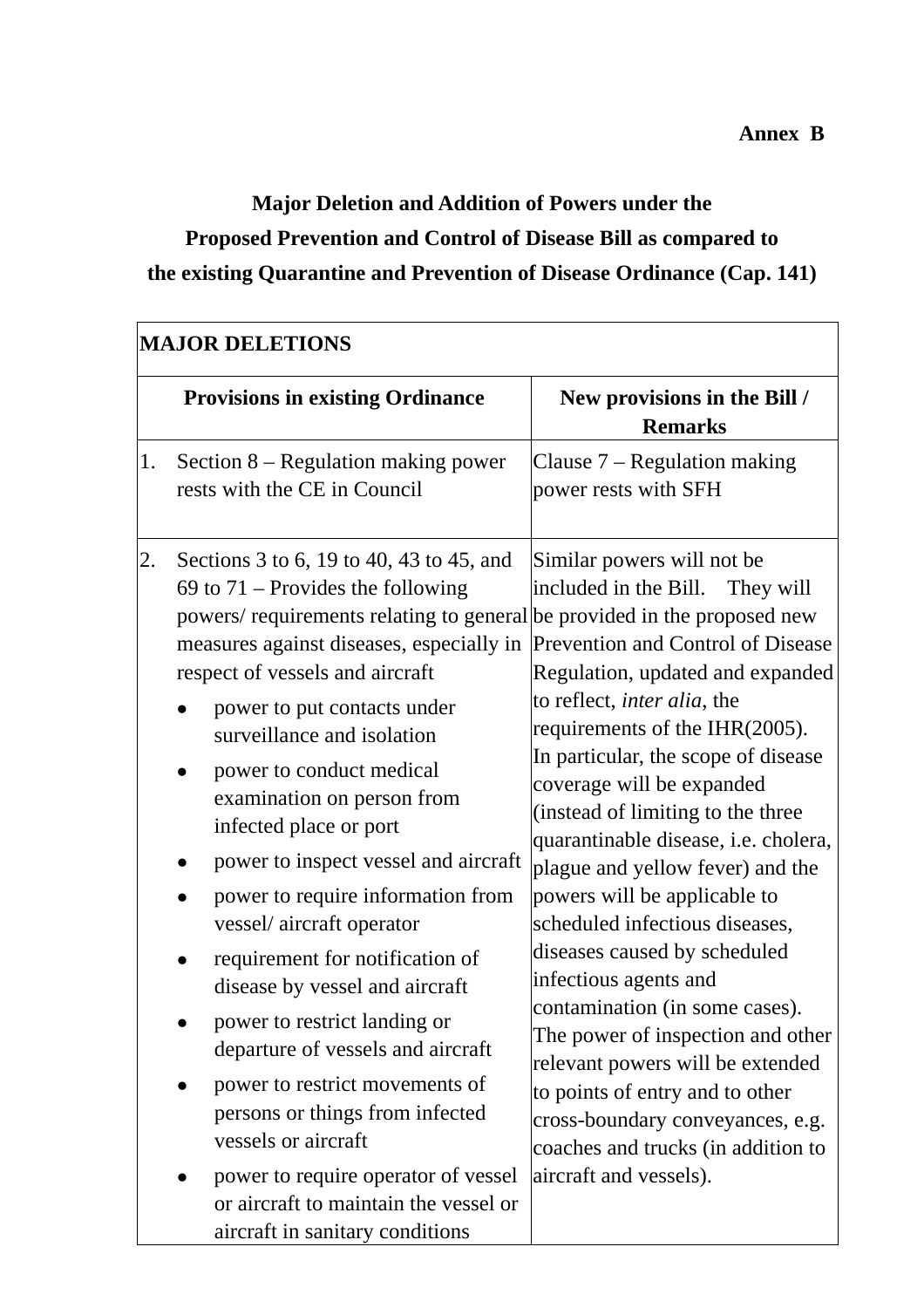| <b>MAJOR DELETIONS</b> |                                                                                                                                  |                                                                                                                                                                                                                                                                                            |
|------------------------|----------------------------------------------------------------------------------------------------------------------------------|--------------------------------------------------------------------------------------------------------------------------------------------------------------------------------------------------------------------------------------------------------------------------------------------|
|                        | <b>Provisions in existing Ordinance</b>                                                                                          | New provisions in the Bill /<br><b>Remarks</b>                                                                                                                                                                                                                                             |
|                        | power to order disinfection of<br>vessel or aircraft                                                                             |                                                                                                                                                                                                                                                                                            |
|                        | power to dispose of infectious<br>corpse                                                                                         |                                                                                                                                                                                                                                                                                            |
| 3.                     | Section 47 to $68$ – Precautionary<br>measures against the three<br>quarantinable diseases (cholera, plague<br>and yellow fever) | The scope of disease coverage<br>under the $IHR(2005)$ has been<br>broadened from the three<br>quarantinable diseases to any<br>disease of public health concern<br>that can spread internationally.<br>The Bill provides general powers<br>to deal with an expanded scope of<br>diseases. |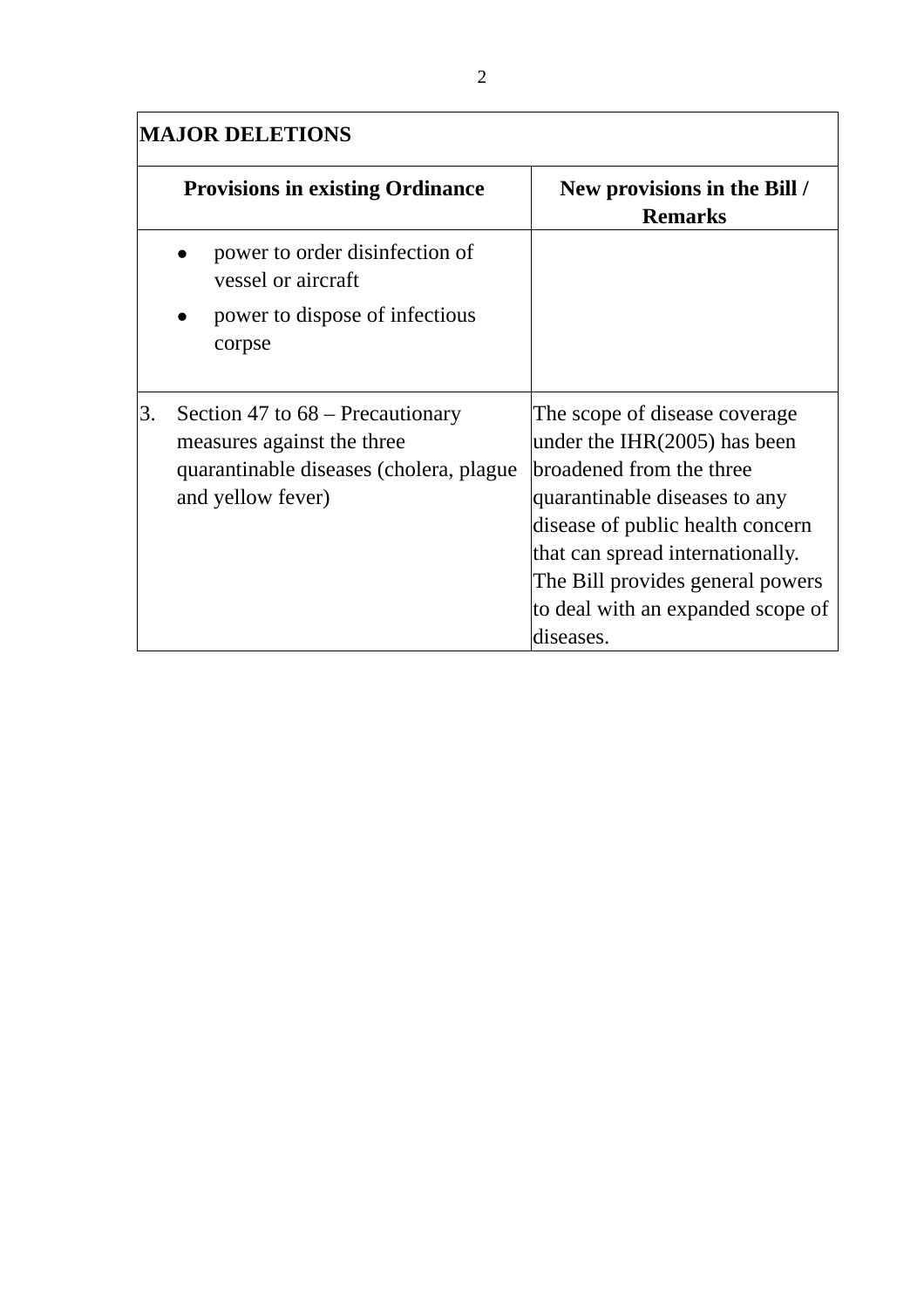|    | <b>MAJOR ADDITIONS</b>                                                                                                                                                                                                            |                                                                                                                                                                                                                                       |  |
|----|-----------------------------------------------------------------------------------------------------------------------------------------------------------------------------------------------------------------------------------|---------------------------------------------------------------------------------------------------------------------------------------------------------------------------------------------------------------------------------------|--|
|    | Proposed provisions in the Bill                                                                                                                                                                                                   | <b>Remarks</b>                                                                                                                                                                                                                        |  |
| 1. | Clause 3 of Bill – empowers a health<br>officer, with the written approval of the<br>Director, to seize any article that he has<br>reason to believe is or contains an<br>infectious agent.                                       | To enable the swift seizure of the<br>article concerned before or during<br>an outbreak to facilitate the<br>Department of Health to identify<br>and implement suitable measures<br>to control the disease as soon as<br>possible.    |  |
| 2. | Clause $8$ of Bill – empowers the CE in<br>Council to make regulations relating to<br>public health emergency.                                                                                                                    | Decisions relating to public health<br>emergency would all be vested in<br>the CE in Council.                                                                                                                                         |  |
| 3. | Clause 9 of $Bill$ – empowers the<br>Director to prescribe measures to<br>prevent the introduction into, spread in<br>or transmission out of Hong Kong of<br>diseases in light of temporary<br>recommendations issued by the WHO. | The measures will be prescribed<br>having regard to temporary<br>recommendations made by the<br>WHO.<br>By contrast, standing<br>recommendations of WHO will, if<br>necessary, be implemented by<br>legislative amendments in future. |  |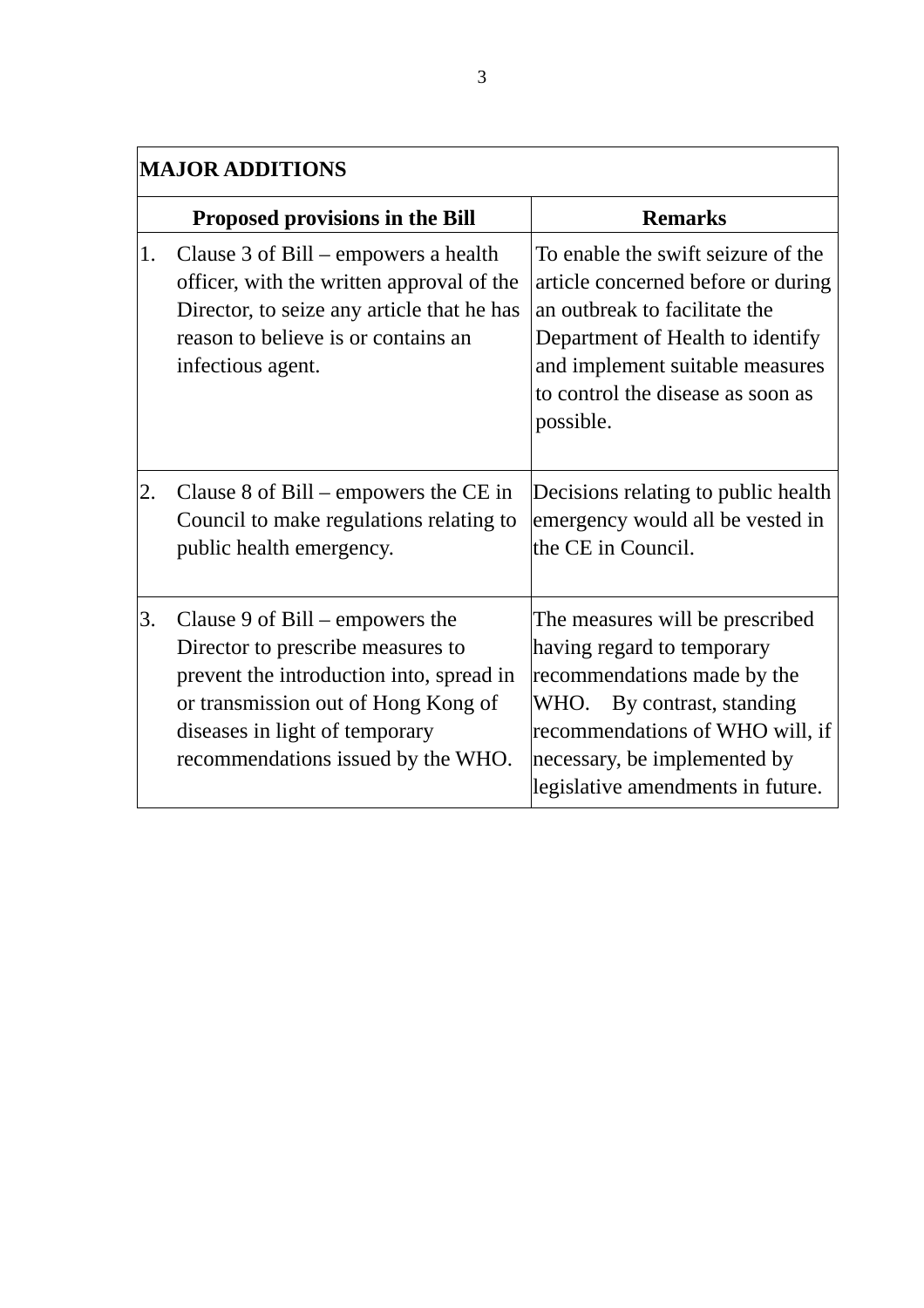# **Implications of the Proposals**

# **Economic Implications**

 The 2003 SARS experience highlighted the vulnerability of economic growth to outbreaks of infectious diseases. Such outbreaks not only represent a threat to public health locally but would also threaten the global economy amidst globalization, and Hong Kong's status as a world city. The proposals in the Bill should better strengthen the local regulatory regime for preventing and controlling the spread of diseases, hence providing better protection for public health and the economy.

2. As the points of entry and cross-boundary conveyances in Hong Kong have in general good hygiene standards, we envisage that the proposed Bill should have minimal impact on their operations under normal circumstances and business will by and large be as usual. However, during outbreaks or emergencies, additional work may be required of them to protect public health. Noting the principle of the IHR (2005) that unnecessary interference with international traffic and trade is to be avoided, given the importance of maintaining smooth international passenger and cargo traffic for Hong Kong, the disruption to trade and traffic when implementing measures to protect public health should be minimal.

# **Financial and Civil Service Implications**

3. For the implementation of the requirements of IHR (2005) and the enforcement of the port health related measures to prevent the cross-boundary spread of infectious diseases and diseases caused by contamination, an additional expenditure of \$12.6 million will be incurred per annum. A team of 16 civil servants, namely five Medical and Health Officers, one Senior Health Inspector, five Health Inspectors, one Nursing Officer and four Registered Nurses, will be deployed to conduct inspections of cross-boundary conveyances and points of entry; conduct assessment of cases of infectious diseases and contamination on board cross-boundary conveyances or at points of entry; liaise with WHO and the Central People's Government/ Ministry of Health;